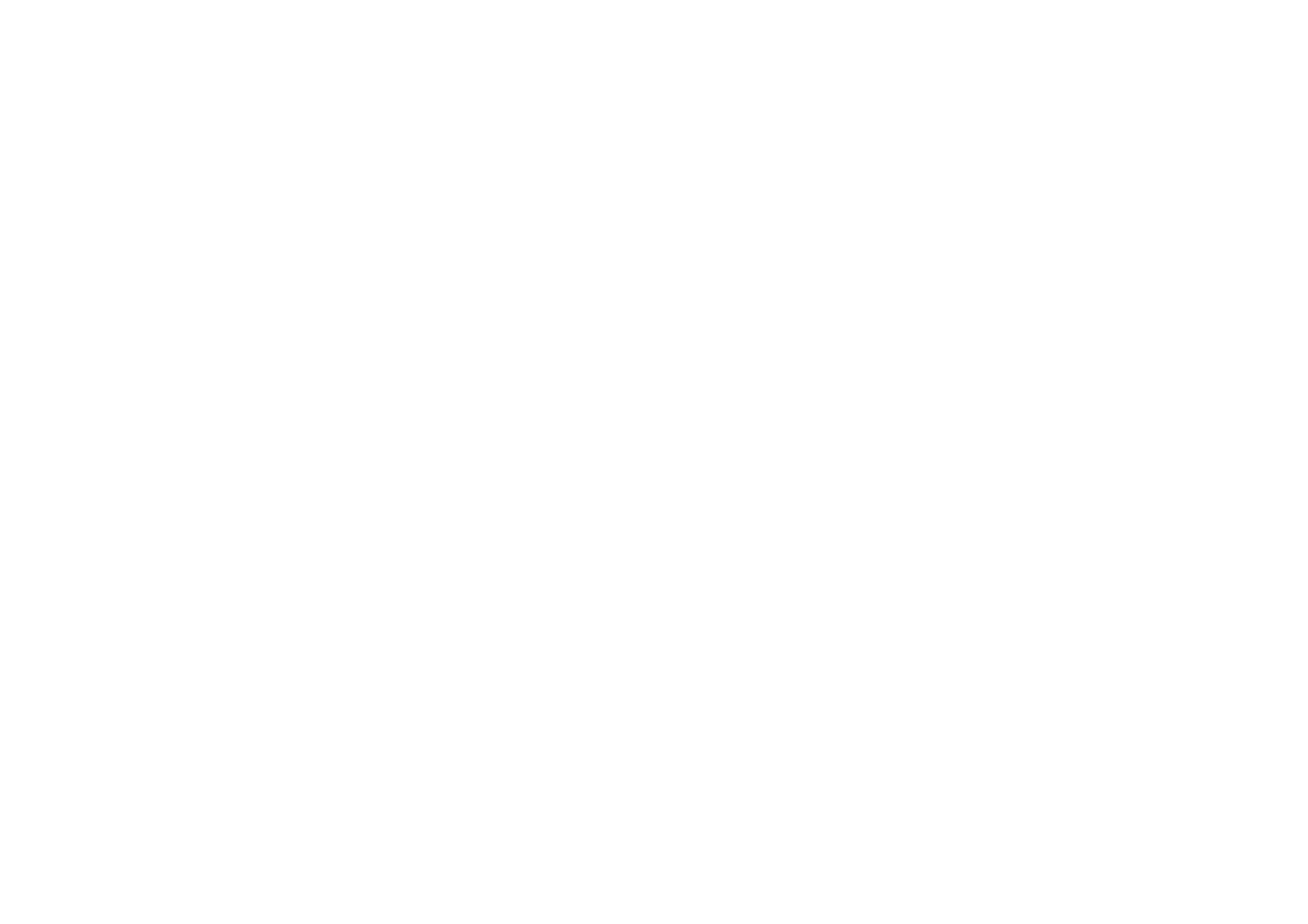| <b>Body Name</b>       | <b>Payment Date</b> | Transaction<br><b>No</b> | Invoice<br>Number | Amt Paid (£'s)       | <b>Supplier Name</b>                                       | <b>Expense Area</b>       | Expense<br>Type | <b>Expense Type Description</b>                                  | <b>Extended Description</b>                                      | Organisatio<br>ns |
|------------------------|---------------------|--------------------------|-------------------|----------------------|------------------------------------------------------------|---------------------------|-----------------|------------------------------------------------------------------|------------------------------------------------------------------|-------------------|
| <b>Rother District</b> |                     |                          |                   |                      |                                                            |                           |                 |                                                                  |                                                                  |                   |
| Council                | 29/03/2017          | 1287549                  | 45                |                      | 9,000.00 Branch and Lee                                    | Finance & Welfare         |                 | 40710 Fees and Charges                                           | <b>Subsidy Consultancy</b>                                       |                   |
| <b>Rother District</b> |                     |                          |                   |                      |                                                            | Community &               |                 |                                                                  |                                                                  |                   |
| Council                | 29/03/2017          | 1287484                  | 46                |                      | 650.00 Brian Hazell and Partners                           | Economy                   |                 | 50530 Other Third Party Payments                                 | <b>Homelessness Prevention Projects</b>                          |                   |
| <b>Rother District</b> |                     |                          |                   |                      |                                                            | Strategy &                |                 | SLAs - Voluntary Assoc et al                                     |                                                                  |                   |
| Council                | 01/03/2017          | 1286396                  | 47                |                      | 6,900.00 Brochure Connect Ltd                              | Planning                  |                 | 50310 (Committee Approved)                                       | Battle & Rye TIC                                                 | Yes               |
| <b>Rother District</b> |                     |                          |                   |                      |                                                            | ICT & Customer            |                 |                                                                  |                                                                  |                   |
| Council                | 29/03/2017          | 1287418                  | 48                |                      | 5,095.20 Bruel and Kjaer UK Ltd                            | Services                  |                 |                                                                  | 40110 Tools & Specialist Equipment EnvH- Air Pollution Equipment |                   |
| <b>Rother District</b> |                     |                          |                   |                      |                                                            | <b>ICT &amp; Customer</b> |                 |                                                                  |                                                                  |                   |
| Council                | 29/03/2017          | 1287418                  | 48                |                      | 36.24 Bruel and Kjaer UK Ltd                               | Services                  |                 | 40110 Tools & Specialist Equipment Carriage/Handling Charge      |                                                                  |                   |
| <b>Rother District</b> |                     |                          |                   |                      |                                                            | Community &               |                 |                                                                  |                                                                  |                   |
| Council                | 22/03/2017          | 1287201                  | 49                |                      | 711.73 BT British Telecommunications plc                   | Economy                   |                 | 40910 Telephones                                                 | <b>BT-Rental-General</b>                                         |                   |
| <b>Rother District</b> |                     |                          |                   |                      |                                                            | Community &               |                 |                                                                  |                                                                  |                   |
| Council                | 08/03/2017          | 1286483                  | 50                | 4,860.00 Cale UK Ltd |                                                            | Economy                   |                 | 40110 Tools & Specialist Equipment   Purchase of Ticket Machines |                                                                  |                   |
| <b>Rother District</b> |                     |                          |                   |                      |                                                            | Community &               |                 |                                                                  |                                                                  |                   |
| Council                | 08/03/2017          | 1286483                  | 50                | 318.06 Cale UK Ltd   |                                                            | Economy                   |                 | 40110 Tools & Specialist Equipment Purchase of Ticket Machines   |                                                                  |                   |
| <b>Rother District</b> |                     |                          |                   |                      |                                                            | ICT & Customer            |                 |                                                                  |                                                                  |                   |
| Council                | 08/03/2017          | 1286762                  | 51                | 3,596.40 Cale UK Ltd |                                                            | Services                  |                 |                                                                  | 40110 Tools & Specialist Equipment Replacement Ticket Machines   |                   |
| <b>Rother District</b> |                     |                          |                   |                      |                                                            | ICT & Customer            |                 | Photocopy Paper (PRINT                                           |                                                                  |                   |
| Council                | 01/03/2017          | 1286469                  | 52                |                      | 504.00 Canon (UK) Ltd                                      | Services                  |                 | 40530 ROOM ONLY)                                                 | Photocopy White A4 80GSM                                         |                   |
| <b>Rother District</b> |                     |                          |                   |                      |                                                            | ICT & Customer            |                 | <b>Photocopier Contracts</b>                                     |                                                                  |                   |
| Council                | 22/03/2017          | 1287017                  | 53                |                      | 3,327.01 Canon (UK) Ltd                                    | Services                  |                 | 41250 (PRINT ROOM ONLY)                                          |                                                                  |                   |
| <b>Rother District</b> |                     |                          |                   |                      |                                                            | ICT & Customer            |                 | Computer Equip Maintenance                                       |                                                                  |                   |
| Council                | 22/03/2017          | 1287026                  | 54                |                      | 865.42 Canon (UK) Ltd                                      | Services                  |                 | 41100 (IT ONLY)                                                  | Maintenance re Colourwave Printer                                |                   |
| <b>Rother District</b> |                     |                          |                   |                      |                                                            |                           |                 | Photocopy Paper (PRINT                                           |                                                                  |                   |
| Council                | 29/03/2017          | 1287298                  | 55                |                      | 504.00 Canon (UK) Ltd                                      | Finance & Welfare         |                 | 40530 ROOM ONLY)                                                 | Copier Paper for Xerox                                           |                   |
| <b>Rother District</b> |                     |                          |                   |                      |                                                            |                           |                 |                                                                  |                                                                  |                   |
| Council                | 01/03/2017          | 1286636                  | 56                |                      | 4,881.89 Capita Business Services Ltd                      | Finance & Welfare         |                 | 40710 Fees and Charges                                           | Off-site resilience processing                                   |                   |
| <b>Rother District</b> |                     |                          |                   |                      |                                                            |                           |                 |                                                                  |                                                                  |                   |
| Council                | 01/03/2017          | 1286638                  | 57                |                      | 2,752.96 Capita Business Services Ltd                      | Finance & Welfare         |                 | 40710 Fees and Charges                                           | Software for Academy System                                      |                   |
| <b>Rother District</b> |                     |                          |                   |                      |                                                            |                           |                 |                                                                  |                                                                  |                   |
| Council                | 01/03/2017          | 1286639                  | 58                |                      | 786.00 Capita Business Services Ltd                        | Finance & Welfare         |                 | 10910 Training                                                   | Training                                                         |                   |
| <b>Rother District</b> |                     |                          |                   |                      |                                                            |                           |                 |                                                                  |                                                                  |                   |
| Council                | 22/03/2017          | 1287162                  | 59                |                      | 9,100.70 Capita Business Services Ltd                      | Finance & Welfare         |                 | 40710 Fees and Charges                                           | Off-site resilience processing                                   |                   |
| <b>Rother District</b> |                     |                          |                   |                      |                                                            |                           |                 |                                                                  |                                                                  |                   |
| Council                | 22/03/2017          | 1287166                  | 60                |                      | 5,040.00 Capita Business Services Ltd                      | Finance & Welfare         |                 | 40710 Fees and Charges                                           | Off-site resilience processing                                   |                   |
| <b>Rother District</b> |                     |                          |                   |                      |                                                            |                           |                 |                                                                  |                                                                  |                   |
| Council                | 29/03/2017          | 1287546                  | 61                |                      | 1,200.00 Capita Business Services Ltd                      | Finance & Welfare         |                 | 40710 Fees and Charges                                           | Software for Academy System                                      |                   |
| <b>Rother District</b> |                     |                          |                   |                      |                                                            |                           |                 |                                                                  |                                                                  |                   |
| Council                | 29/03/2017          | 1287547                  | 62                |                      | 4,800.00 Capita Business Services Ltd                      | Finance & Welfare         |                 | 40710 Fees and Charges                                           | Software for Academy System                                      |                   |
| <b>Rother District</b> |                     |                          |                   |                      |                                                            |                           |                 |                                                                  |                                                                  |                   |
| Council                | 29/03/2017          | 1287548                  | 63                |                      | 1,701.00 Capita Business Services Ltd                      | Finance & Welfare         |                 | 50530 Other Third Party Payments                                 | <b>Consultancy Service per Contract</b>                          |                   |
| <b>Rother District</b> |                     |                          |                   |                      |                                                            |                           |                 |                                                                  |                                                                  |                   |
| Council                | 29/03/2017          | 1287548                  | 63                |                      | 1,701.00 Capita Business Services Ltd                      | Finance & Welfare         |                 | 50530 Other Third Party Payments                                 | <b>Consultancy Service per Contract</b>                          |                   |
| <b>Rother District</b> |                     |                          |                   |                      |                                                            | Corporate &               |                 |                                                                  |                                                                  |                   |
| Council                | 29/03/2017          | 1287288                  |                   |                      |                                                            | Human Resources           |                 | 50530 Other Third Party Payments                                 | <b>RDC Taxi Licence Plates</b>                                   |                   |
| <b>Rother District</b> |                     |                          | 64                |                      | $1,212.00$ Cee Jay Signs                                   | Community &               |                 |                                                                  |                                                                  |                   |
| Council                | 22/03/2017          | 1286877                  | 65                |                      | 1,800.00 CIEH-Chartered Institute of Environmental Economy |                           |                 | 11010 Advertising Vacancies                                      | <b>Advertising Vacant Post</b>                                   |                   |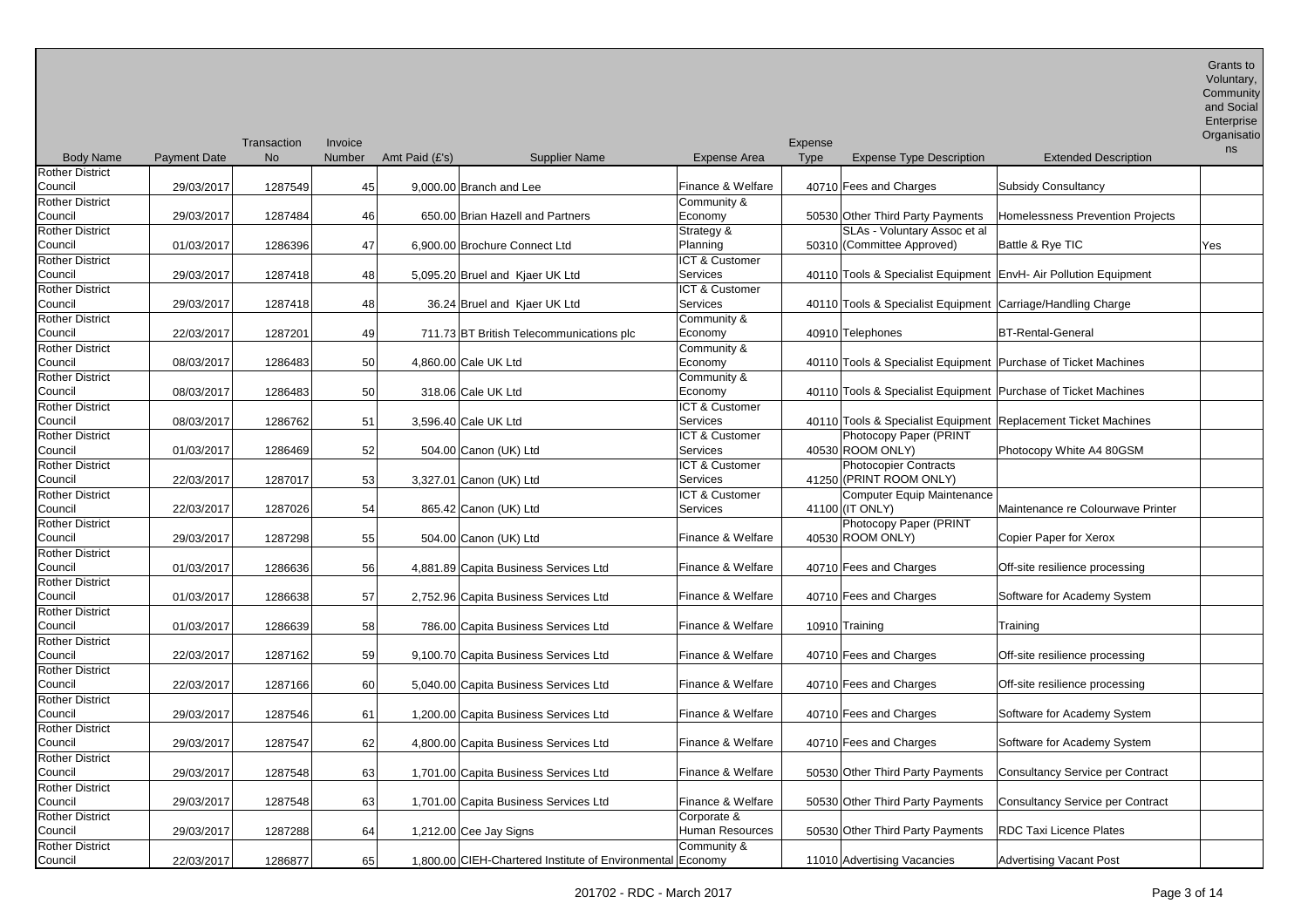and Social

| Enterprise  |
|-------------|
| Organisatio |

|                        |                     | Transaction | <i><b>Invoice</b></i> |                                                   |                   | Expense |                                                               |                                            | ns  |
|------------------------|---------------------|-------------|-----------------------|---------------------------------------------------|-------------------|---------|---------------------------------------------------------------|--------------------------------------------|-----|
| <b>Body Name</b>       | <b>Payment Date</b> | <b>No</b>   | <b>Number</b>         | Amt Paid (£'s)<br><b>Supplier Name</b>            | Expense Area      | Type    | <b>Expense Type Description</b>                               | <b>Extended Description</b>                |     |
| <b>Rother District</b> |                     |             |                       |                                                   | Community &       |         |                                                               |                                            |     |
| Council                | 15/03/2017          | 1287027     | 66                    | 662.60 Cobalt Telephone Technologies Ltd          | Economy           |         | 40710 Fees and Charges                                        | Car Parks - Ringo service charges          |     |
| <b>Rother District</b> |                     |             |                       |                                                   | Community &       |         |                                                               |                                            |     |
| Council                | 15/03/2017          | 1286914     | 67                    | 696.00 CountyClean Environmental Services Ltd     | Economy           |         | 20510 Premises-Sewerage                                       | <b>Cesspool Emptying Pett Level Toilet</b> |     |
| <b>Rother District</b> |                     |             |                       |                                                   | Community &       |         | Premises-Repairs, Mtce,                                       |                                            |     |
| Council                | 01/03/2017          | 1286704     | 68                    | 1,461.88 D M Building Services                    | Economy           |         | 20110 Refurbishment                                           | Specified Repairs and Works listed         |     |
| Rother District        |                     |             |                       |                                                   | Community &       |         | Premises-Repairs, Mtce,                                       |                                            |     |
| Council                | 01/03/2017          | 1286705     | 69                    | 2,149.71 D M Building Services                    | Economy           |         | 20110 Refurbishment                                           | Specified Repairs and Works listed         |     |
| Rother District        |                     |             |                       |                                                   | ICT & Customer    |         | <b>District Events-</b>                                       | <b>DLWP Community Concessionary</b>        |     |
| Council                |                     | 1286585     | 70                    |                                                   | Services          |         | 42200 Concessionary Use                                       | Grant                                      |     |
|                        | 01/03/2017          |             |                       | 2,850.00 De La Warr Pavilion (Enterprise) Ltd     |                   |         |                                                               |                                            | Yes |
| Rother District        |                     |             |                       |                                                   | Strategy &        |         | Computer Equipment (IT                                        |                                            |     |
| Council                | 29/03/2017          | 1287147     | 71                    | 1,149.35 Dell Corporation Ltd                     | Planning          |         | 41120 ONLY)                                                   | <b>New Computer Hardware</b>               |     |
| <b>Rother District</b> |                     |             |                       |                                                   | Corporate &       |         |                                                               |                                            |     |
| Council                | 08/03/2017          | 1286910     | 72                    | 3,688.20 DGC (Historic Buildings) Consultants Ltd | Human Resources   |         | 40710 Fees and Charges                                        | <b>Consultants Fees</b>                    |     |
| <b>Rother District</b> |                     |             |                       |                                                   | Corporate &       |         |                                                               |                                            |     |
| Council                | 22/03/2017          | 1287138     | 73                    | 5,366.40 Diamond Hygiene Ltd                      | Human Resources   |         | 20820 Premises-Cleaning Materials Premises Cleaning Materials |                                            |     |
| Rother District        |                     |             |                       |                                                   | Community &       |         |                                                               |                                            |     |
| Council                | 22/03/2017          | 1287087     | 74                    | 596.40 DMH Stallard                               | Economy           |         | 40710 Fees and Charges                                        | Legal Advice                               |     |
| Rother District        |                     |             |                       |                                                   | Community &       |         |                                                               |                                            |     |
| Council                | 01/03/2017          | 1286752     | 75                    | 3,000.00 Dolphin Lifts Kent                       | Economy           |         | 89200 DFG Assistance                                          | <b>Disabled Facilities Grant</b>           |     |
| Rother District        |                     |             |                       |                                                   | Community &       |         |                                                               |                                            |     |
| Council                | 31/03/2017          | 1287444     | 76                    | 3,000.00 Dyer and Hobbis Commercial Property      | Economy           |         | 40710 Fees and Charges                                        | <b>Consultants Fees</b>                    |     |
| Rother District        |                     |             |                       |                                                   |                   |         |                                                               |                                            |     |
| Council                | 15/03/2017          | 1286994     | 77                    | 1,633.20 E.Y.E. Marine Ltd                        | Finance & Welfare |         | 40110 Tools & Specialist Equipment   Purchase of Tools        |                                            |     |
| <b>Rother District</b> |                     |             |                       |                                                   |                   |         |                                                               |                                            |     |
| Council                | 29/03/2017          | 1287538     | 78                    | 1,200.00 Easy Let Rental Agents                   | Finance & Welfare |         | 40710 Fees and Charges                                        | Rent in Advance for Homeless               |     |
| Rother District        |                     |             |                       |                                                   |                   |         |                                                               |                                            |     |
| Council                | 08/03/2017          | 1286828     | 79                    | 2,994.00 Enviro Technology Services Plc           | Finance & Welfare |         | 50530 Other Third Party Payments                              | Service fee paid to Third Parties          |     |
| <b>Rother District</b> |                     |             |                       |                                                   | Community &       |         |                                                               |                                            |     |
| Council                | 22/03/2017          | 1287258     | 80                    | 1,559.80 Express Removals Worldwide Ltd           | Economy           |         | 50530 Other Third Party Payments                              | Homelessness Prevention Projects           |     |
| <b>Rother District</b> |                     |             |                       |                                                   | Community &       |         |                                                               |                                            |     |
| Council                | 01/03/2017          | 1286743     | 81                    | 1,312.86 Family Mosaic Housing                    | Economy           |         | 89200 DFG Assistance                                          | <b>Disabled Facilities Grant</b>           |     |
| Rother District        |                     |             |                       |                                                   | Community &       |         |                                                               |                                            |     |
| Council                |                     | 1286745     | 82                    |                                                   | Economy           |         | 89200 DFG Assistance                                          | <b>Disabled Facilities Grant</b>           |     |
| <b>Rother District</b> | 01/03/2017          |             |                       | 594.76 Family Mosaic Housing                      | Community &       |         |                                                               |                                            |     |
|                        |                     |             |                       |                                                   |                   |         |                                                               |                                            |     |
| Council                | 01/03/2017          | 1286750     | 83                    | 984.04 Family Mosaic Housing                      | Economy           |         | 89200 DFG Assistance                                          | <b>Disabled Facilities Grant</b>           |     |
| <b>Rother District</b> |                     |             |                       |                                                   | Community &       |         |                                                               |                                            |     |
| Council                | 08/03/2017          | 1286874     | 84                    | 818.53 Family Mosaic Housing                      | Economy           |         | 89200 DFG Assistance                                          | <b>Disabled Facilities Grant</b>           |     |
| <b>Rother District</b> |                     |             |                       |                                                   | Community &       |         |                                                               |                                            |     |
| Council                | 08/03/2017          | 1286891     | 85                    | 702.00 Family Mosaic Housing                      | Economy           |         | 89200 DFG Assistance                                          | <b>Disabled Facilities Grant</b>           |     |
| Rother District        |                     |             |                       |                                                   | Community &       |         |                                                               |                                            |     |
| Council                | 15/03/2017          | 1286998     | 86                    | 613.50 Family Mosaic Housing                      | Economy           |         | 89200 DFG Assistance                                          | <b>Disabled Facilities Grant</b>           |     |
| <b>Rother District</b> |                     |             |                       |                                                   | Community &       |         |                                                               |                                            |     |
| Council                | 22/03/2017          | 1287233     | 87                    | 808.21 Family Mosaic Housing                      | Economy           |         | 89200 DFG Assistance                                          | <b>Disabled Facilities Grant</b>           |     |
| Rother District        |                     |             |                       |                                                   | Community &       |         |                                                               |                                            |     |
| Council                | 22/03/2017          | 1287235     | 88                    | 1,335.88 Family Mosaic Housing                    | Economy           |         | 89200 DFG Assistance                                          | <b>Disabled Facilities Grant</b>           |     |
| <b>Rother District</b> |                     |             |                       |                                                   | Community &       |         |                                                               |                                            |     |
| Council                | 22/03/2017          | 1287267     | 89                    | 889.94 Family Mosaic Housing                      | Economy           |         | 89200 DFG Assistance                                          | <b>Disabled Facilities Grant</b>           |     |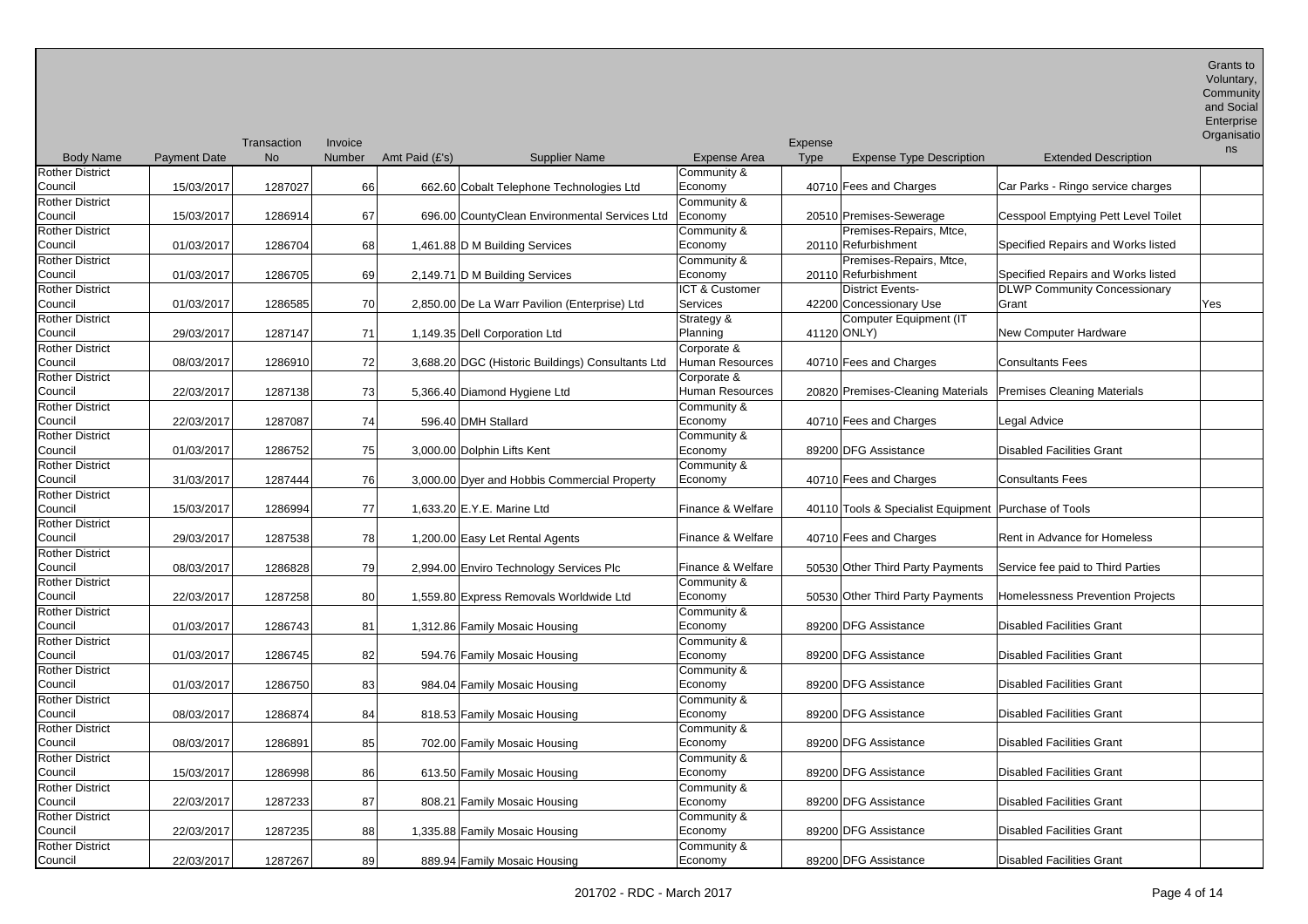Grants to Voluntary, **Community** 

|                                   |                     | Transaction | Invoice |                  |                                                |                           | Expense                                        |                                         | Enterprise<br>Organisatio<br>ns |
|-----------------------------------|---------------------|-------------|---------|------------------|------------------------------------------------|---------------------------|------------------------------------------------|-----------------------------------------|---------------------------------|
| <b>Body Name</b>                  | <b>Payment Date</b> | <b>No</b>   | Number  | Amt Paid $(E's)$ | <b>Supplier Name</b>                           | <b>Expense Area</b>       | <b>Type</b><br><b>Expense Type Description</b> | <b>Extended Description</b>             |                                 |
| <b>Rother District</b>            |                     |             |         |                  |                                                | Community &               |                                                |                                         |                                 |
| Council                           | 22/03/2017          | 1287271     | 90      |                  | 1,202.86 Family Mosaic Housing                 | Economy                   | 89200 DFG Assistance                           | <b>Disabled Facilities Grant</b>        |                                 |
| <b>Rother District</b>            |                     |             |         |                  |                                                | Community &               |                                                |                                         |                                 |
| Council                           | 22/03/2017          | 1287274     | 91      |                  | 787.86 Family Mosaic Housing                   | Economy                   | 89200 DFG Assistance                           | <b>Disabled Facilities Grant</b>        |                                 |
| <b>Rother District</b>            |                     |             |         |                  |                                                | Community &               |                                                |                                         |                                 |
| Council                           | 22/03/2017          | 1287276     | 92      |                  | 889.43 Family Mosaic Housing                   | Economy                   | 89200 DFG Assistance                           | <b>Disabled Facilities Grant</b>        |                                 |
| Rother District                   |                     |             |         |                  |                                                | Community &               |                                                |                                         |                                 |
| Council                           | 29/03/2017          | 1287492     | 93      |                  | 1,406.03 Family Mosaic Housing                 | Economy                   | 89200 DFG Assistance                           | <b>Disabled Facilities Grant</b>        |                                 |
| <b>Rother District</b>            |                     |             |         |                  |                                                | <b>ICT &amp; Customer</b> |                                                |                                         |                                 |
| Council                           | 29/03/2017          | 1287493     | 94      |                  | 888.06 Family Mosaic Housing                   | Services                  | 89200 DFG Assistance                           | <b>Disabled Facilities Grant</b>        |                                 |
| <b>Rother District</b>            |                     |             |         |                  |                                                |                           |                                                |                                         |                                 |
| Council                           | 22/03/2017          | 1287225     | 95      |                  | 654.36 Flame Ltd                               | Finance & Welfare         | 50510 Private Contractors                      | Maintenance Contracts-Printing          |                                 |
| <b>Rother District</b>            |                     |             |         |                  |                                                | Community &               |                                                |                                         |                                 |
| Council                           | 15/03/2017          | 1287108     | 96      |                  | 900.00 Fox and Sons (Sequence UK Ltd)          | Economy                   | 50530 Other Third Party Payments               | <b>Homelessness Prevention Projects</b> |                                 |
| <b>Rother District</b>            |                     |             |         |                  |                                                | Community &               | Premises-Repairs, Mtce,                        |                                         |                                 |
| Council                           | 22/03/2017          | 1287227     | 97      |                  | 1,800.00 Foxhills Tree Services Ltd            | Economy                   | 20110 Refurbishment                            | Parks- Tree Works                       |                                 |
| <b>Rother District</b>            |                     |             |         |                  |                                                | Community &               | Crime and Community                            |                                         |                                 |
| Council                           | 31/03/2017          | 1287450     | 98      |                  | 825.00 Get a Room Online Limited               | Economy                   | 42100 Initiatives                              | Crime Prevention - Rent Depos (REV)     |                                 |
| <b>Rother District</b>            |                     |             |         |                  |                                                | Community &               | Premises-Repairs, Mtce,                        |                                         |                                 |
| Council<br><b>Rother District</b> | 08/03/2017          | 1286550     | 99      |                  | 657.60 Gilgen Doors Systems UK Ltd             | Economy                   | 20110 Refurbishment                            | Repairs - Doors                         |                                 |
| Council                           |                     |             |         |                  |                                                | Finance & Welfare         | Premises-Repairs, Mtce,                        | Parks-Benches                           |                                 |
| <b>Rother District</b>            | 29/03/2017          | 1287301     | 100     |                  | 1,530.70 Glasdon U.K. Ltd                      |                           | 20110 Refurbishment                            |                                         |                                 |
| Council                           |                     |             |         |                  |                                                | Finance & Welfare         |                                                | <b>Consultants Fees</b>                 |                                 |
| <b>Rother District</b>            | 08/03/2017          | 1286949     | 101     |                  | 2,975.00 Globetask Ltd                         | Community &               | 40710 Fees and Charges                         |                                         |                                 |
| Council                           | 22/03/2017          | 1287236     | 102     |                  | 9,276.89 Hedley Visick Ltd                     | Economy                   | 89200 DFG Assistance                           | <b>Disabled Facilities Grant</b>        |                                 |
| <b>Rother District</b>            |                     |             |         |                  |                                                | Community &               |                                                |                                         |                                 |
| Council                           | 29/03/2017          | 1287488     | 103     |                  | 1,000.00 HFS - Hastings Furniture Service Ltd  | Economy                   | 50530 Other Third Party Payments               | <b>SLA Contribution</b>                 |                                 |
| <b>Rother District</b>            |                     |             |         |                  |                                                | Community &               | Premises-Repairs, Mtce,                        |                                         |                                 |
| Council                           | 15/03/2017          | 1287113     | 104     |                  | 59.00 Hillier Nurseries Ltd                    | Economy                   | 20110 Refurbishment                            | Parks- Purchase of Trees                |                                 |
| <b>Rother District</b>            |                     |             |         |                  |                                                | Community &               | Premises-Repairs, Mtce,                        |                                         |                                 |
| Council                           | 15/03/2017          | 1287113     | 104     |                  | 1,999.20 Hillier Nurseries Ltd                 | Economy                   | 20110 Refurbishment                            | Parks- Purchase of Trees                |                                 |
| <b>Rother District</b>            |                     |             |         |                  |                                                | ICT & Customer            |                                                |                                         |                                 |
| Council                           | 08/03/2017          | 1286572     | 105     |                  | 1,313.22 Hitachi Capital Vehicle Solutions Ltd | Services                  | 95270 Contract Hire Cars                       | <b>Contract Hire Commercial Costs</b>   |                                 |
| <b>Rother District</b>            |                     |             |         |                  |                                                | <b>ICT &amp; Customer</b> |                                                |                                         |                                 |
| Council                           | 08/03/2017          | 11002843    | 106     |                  | -517.98 Hitachi Capital Vehicle Solutions Ltd  | Services                  | 95270 Contract Hire Cars                       | <b>Contract Hire Commercial Costs</b>   |                                 |
| <b>Rother District</b>            |                     |             |         |                  |                                                | ICT & Customer            |                                                |                                         |                                 |
| Council                           | 08/03/2017          | 1286933     | 107     |                  | 629.91 Hitachi Capital Vehicle Solutions Ltd   | Services                  | 95270 Contract Hire Cars                       | <b>Contract Hire Commercial Costs</b>   |                                 |
| <b>Rother District</b>            |                     |             |         |                  |                                                | <b>ICT &amp; Customer</b> |                                                |                                         |                                 |
| Council                           | 22/03/2017          | 1287085     | 108     |                  | 564.77 Hitachi Capital Vehicle Solutions Ltd   | Services                  | 95270 Contract Hire Cars                       | <b>Contract Hire Car Lease Costs</b>    |                                 |
| <b>Rother District</b>            |                     |             |         |                  |                                                | ICT & Customer            |                                                |                                         |                                 |
| Council                           | 29/03/2017          | 1287285     | 109     |                  | 7,773.26 Hitachi Capital Vehicle Solutions Ltd | Services                  | 95270 Contract Hire Cars                       | <b>Contract Hire Commercial Costs</b>   |                                 |
| <b>Rother District</b>            |                     |             |         |                  |                                                | Community &               | Computer Licences (IT TO                       |                                         |                                 |
| Council                           | 15/03/2017          | 1286640     | 110     |                  | 7,304.33 Idox Software Ltd                     | Economy                   | 41140 BUY ONLY)                                | <b>Election Management System</b>       |                                 |
| <b>Rother District</b>            |                     |             |         |                  |                                                |                           | Premises-Routine Grounds                       |                                         |                                 |
| Council                           | 22/03/2017          | 1287023     | 111     |                  | 80,413.73 Idverde Limited                      | Finance & Welfare         | 20910 Mtce                                     | Parks-Grounds Maintenance Contracts     |                                 |
| <b>Rother District</b>            |                     |             |         |                  |                                                |                           |                                                |                                         |                                 |

Council 22/03/2017 1287190 112 960.00 IKON Training Ltd Finance & Welfare 10910 Training Sussex Train Consor-Training Course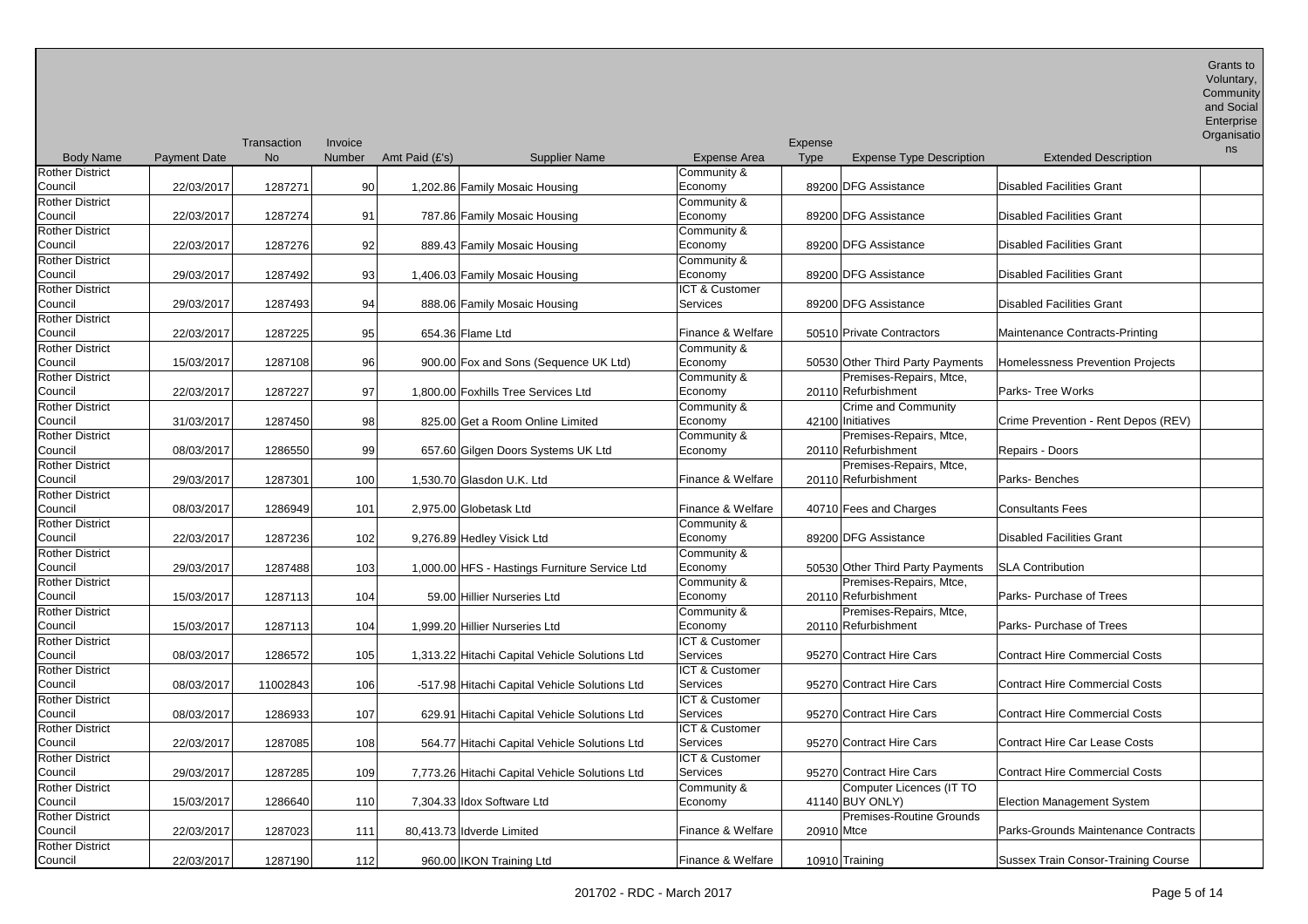| <b>Body Name</b>                  |                     | Transaction<br><b>No</b> | Invoice<br><b>Number</b> |                |                                                |                        | Expense<br><b>Type</b> |                                                             |                                       | Organisatio<br>ns |
|-----------------------------------|---------------------|--------------------------|--------------------------|----------------|------------------------------------------------|------------------------|------------------------|-------------------------------------------------------------|---------------------------------------|-------------------|
|                                   | <b>Payment Date</b> |                          |                          | Amt Paid (£'s) | <b>Supplier Name</b>                           | <b>Expense Area</b>    |                        | <b>Expense Type Description</b>                             | <b>Extended Description</b>           |                   |
| Rother District<br>Council        | 29/03/2017          | 1287545                  | 113                      |                | 8.574.00 Inform CPI Ltd                        | Finance & Welfare      |                        | 40710 Fees and Charges                                      | <b>RV</b> Finder                      |                   |
| <b>Rother District</b><br>Council | 01/03/2017          | 1286637                  | 114                      |                | 3,411.60 Inform CPI Ltd                        | Finance & Welfare      |                        | 40710 Fees and Charges                                      | <b>RV</b> Finder                      |                   |
| <b>Rother District</b><br>Council | 22/03/2017          | 1287158                  | 115                      |                | 822.00 Inform CPI Ltd                          | Finance & Welfare      |                        | 40710 Fees and Charges                                      | <b>RV</b> Finder                      |                   |
| <b>Rother District</b>            |                     |                          |                          |                |                                                | Community &            |                        |                                                             |                                       |                   |
| Council                           | 22/03/2017          | 1287157                  | 116                      |                | 2,400.00 Inform CPI Ltd                        | Economy                |                        | 40710 Fees and Charges                                      | <b>RV</b> Finder                      |                   |
| Rother District                   |                     |                          |                          |                |                                                |                        |                        | Premises-Repairs, Mtce,                                     |                                       |                   |
| Council                           | 29/03/2017          | 1287395                  | 117                      |                | 720.00 J D Fencing Contractors                 | Finance & Welfare      |                        | 20110 Refurbishment                                         | Parks- Fencing Products               |                   |
| Rother District<br>Council        | 08/03/2017          | 1286873                  | 118                      |                | 1,560.00 J D Mills Ltd                         | Strategy &<br>Planning |                        | 89200 DFG Assistance                                        | <b>Disabled Facilities Grant</b>      |                   |
| Rother District                   |                     |                          |                          |                |                                                | Corporate &            |                        |                                                             |                                       |                   |
| Council                           | 08/03/2017          | 1286912                  | 119                      |                | 708.00 Johnston Publishing Ltd                 | Human Resources        |                        | 40470 Publicity                                             | Planady - Rye + Battle Observer       |                   |
| Rother District                   |                     |                          |                          |                |                                                | Strategy &             |                        |                                                             |                                       |                   |
| Council                           | 01/03/2017          | 1286478                  | 120                      |                | 585.71 Johnston Publishing Ltd                 | Planning               |                        | 11010 Advertising Vacancies                                 | <b>Advertising Vacant Post</b>        |                   |
| Rother District<br>Council        | 01/03/2017          | 1286690                  | 121                      |                | 658.80 Johnston Publishing Ltd                 | Strategy &<br>Planning |                        | 40470 Publicity                                             | Planady - Rye + Battle Observer       |                   |
| Rother District                   |                     |                          |                          |                |                                                | Strategy &             |                        |                                                             |                                       |                   |
| Council                           | 08/03/2017          | 1286689                  | 122                      |                | 732.00 Johnston Publishing Ltd                 | Planning               |                        | 40470 Publicity                                             | Planady - Rye + Battle Observer       |                   |
| Rother District                   |                     |                          |                          |                |                                                | Strategy &             |                        |                                                             |                                       |                   |
| Council                           | 08/03/2017          | 1286950                  | 123                      |                | 658.80 Johnston Publishing Ltd                 | Planning               |                        | 40470 Publicity                                             | Planady - Rye + Battle Observer       |                   |
| Rother District                   |                     |                          |                          |                |                                                | Strategy &             |                        |                                                             |                                       |                   |
| Council                           | 15/03/2017          | 1286691                  | 124                      |                | 658.80 Johnston Publishing Ltd                 | Planning               |                        | 40470 Publicity                                             | Planady - Rye + Battle Observer       |                   |
| <b>Rother District</b>            |                     |                          |                          |                |                                                | Strategy &             |                        |                                                             |                                       |                   |
| Council                           | 29/03/2017          | 1287353                  | 125                      |                | 622.20 Johnston Publishing Ltd                 | Planning               |                        | 40470 Publicity                                             | Planady - Rye + Battle Observer       |                   |
| <b>Rother District</b>            |                     |                          |                          |                |                                                | Strategy &             |                        |                                                             |                                       |                   |
| Council                           | 29/03/2017          | 1287352                  | 126                      |                | 695.40 Johnston Publishing Ltd                 | Planning               |                        | 40470 Publicity                                             | Planady - Rye + Battle Observer       |                   |
| Rother District                   |                     |                          |                          |                |                                                | Strategy &             |                        |                                                             |                                       |                   |
| Council<br><b>Rother District</b> | 29/03/2017          | 1287328                  | 127                      |                | 606.06 Josephine Sammons Ltd                   | Planning               |                        | 10410 Agency Staff                                          | <b>Agency Staff</b>                   |                   |
| Council                           | 29/03/2017          | 1287338                  | 128                      |                | 606.06 Josephine Sammons Ltd                   | Strategy &<br>Planning |                        | 10410 Agency Staff                                          | <b>Agency Staff</b>                   |                   |
| <b>Rother District</b>            |                     |                          |                          |                |                                                | Strategy &             |                        |                                                             |                                       |                   |
| Council                           | 29/03/2017          | 1287337                  | 129                      |                | 606.06 Josephine Sammons Ltd                   | Planning               |                        | 10410 Agency Staff                                          | <b>Agency Staff</b>                   |                   |
| <b>Rother District</b>            |                     |                          |                          |                |                                                | Community &            |                        |                                                             |                                       |                   |
| Council                           | 29/03/2017          | 1287540                  | 130                      |                | 606.06 Josephine Sammons Ltd                   | Economy                |                        | 10410 Agency Staff                                          | <b>Agency Staff</b>                   |                   |
| <b>Rother District</b>            |                     |                          |                          |                |                                                | Community &            |                        | Premises-Repairs, Mtce,                                     |                                       |                   |
| Council                           | 08/03/2017          | 1286559                  | 131                      |                | 1,224.00 JS Wadeson Cleaning Services Ltd      | Economy                |                        | 20110 Refurbishment                                         | Parks - Playground Repairs            |                   |
| <b>Rother District</b>            |                     |                          |                          |                |                                                | Community &            |                        | Premises-Repairs, Mtce,                                     |                                       |                   |
| Council                           | 15/03/2017          | 1287083                  | 132                      |                | 510.00 K Barriers Ltd                          | Economy                |                        | 20110 Refurbishment                                         | Parks- Fencing Products               |                   |
| <b>Rother District</b>            |                     |                          |                          |                |                                                | Community &            |                        |                                                             |                                       |                   |
| Council                           | 15/03/2017          | 1287083                  | 132                      |                | 114.00 K Barriers Ltd                          | Economy                |                        | 40110 Tools & Specialist Equipment Carriage/Handling Charge |                                       |                   |
| <b>Rother District</b>            |                     |                          |                          |                |                                                | Community &            |                        | Subscriptions to                                            |                                       |                   |
| Council                           | 29/03/2017          | 1287508                  | 133                      |                | 594.00 Keep Britian Tidy                       | Economy                |                        | 40750 Organisations                                         | Subscription to Organisations         |                   |
| <b>Rother District</b>            |                     |                          |                          |                |                                                |                        |                        |                                                             |                                       |                   |
| Council                           | 01/03/2017          | 1286554                  | 134                      |                | 76,406.52 Kier Services - Environmental        | Finance & Welfare      |                        | 50510 Private Contractors                                   | <b>VARIABLE CORE Joint Waste Cost</b> |                   |
| <b>Rother District</b>            |                     |                          |                          |                |                                                |                        |                        |                                                             |                                       |                   |
| Council                           | 01/03/2017          | 1286555                  |                          |                | 135 1.220,245.43 Kier Services - Environmental | Finance & Welfare      |                        | 50510 Private Contractors                                   | <b>CORE Joint Waste Cost</b>          |                   |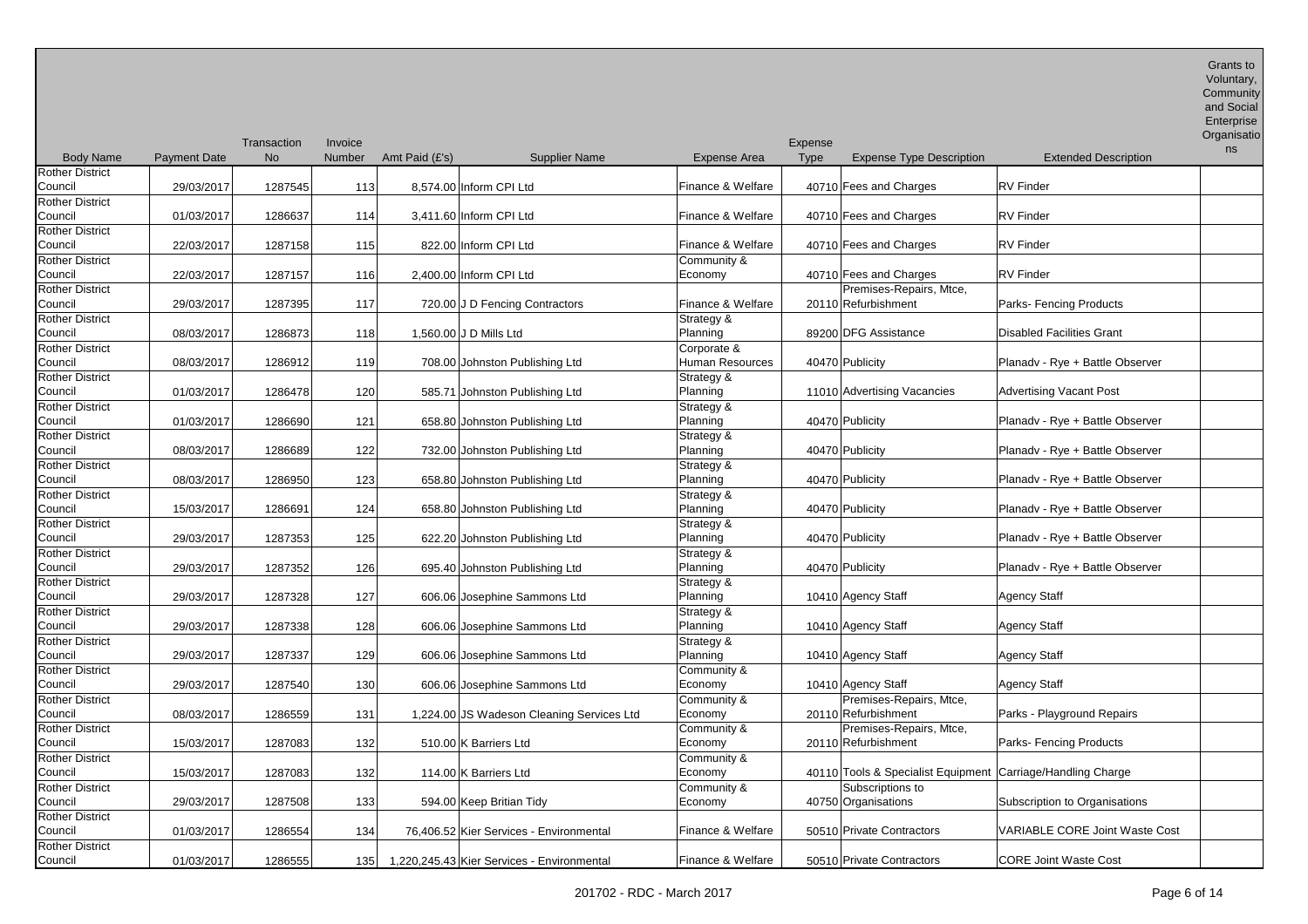Grants to Voluntary, **Community** 

|                        |                     | Transaction | Invoice |                |                                                              |                           | Expense     |                                                              |                                       | Organisatio<br>ns |
|------------------------|---------------------|-------------|---------|----------------|--------------------------------------------------------------|---------------------------|-------------|--------------------------------------------------------------|---------------------------------------|-------------------|
| <b>Body Name</b>       | <b>Payment Date</b> | <b>No</b>   | Number  | Amt Paid (£'s) | <b>Supplier Name</b>                                         | <b>Expense Area</b>       | <b>Type</b> | <b>Expense Type Description</b>                              | <b>Extended Description</b>           |                   |
| <b>Rother District</b> |                     |             |         |                |                                                              | <b>ICT &amp; Customer</b> |             |                                                              |                                       |                   |
| Council                | 29/03/2017          | 1287279     | 136     |                | 47,824.40 Kier Services - Environmental                      | Services                  |             | 50510 Private Contractors                                    | <b>VARIABLE CORE Joint Waste Cost</b> |                   |
| <b>Rother District</b> |                     |             |         |                |                                                              | ICT & Customer            |             | <b>Photocopier Contracts</b>                                 |                                       |                   |
| Council                | 22/03/2017          | 1287202     | 137     |                | 1,404.59 Konica Minolta Business Solutions (UK) Ltd Services |                           |             | 41250 (PRINT ROOM ONLY)                                      |                                       |                   |
| <b>Rother District</b> |                     |             |         |                |                                                              | Community &               |             | <b>Photocopier Contracts</b>                                 |                                       |                   |
| Council                | 22/03/2017          | 1287203     | 138     |                | 5,139.11 Konica Minolta Business Solutions (UK) Ltd Economy  |                           |             | 41250 (PRINT ROOM ONLY)                                      |                                       |                   |
| <b>Rother District</b> |                     |             |         |                |                                                              | Community &               |             |                                                              |                                       |                   |
| Council                | 22/03/2017          | 1287106     | 139     |                | 7,219.03 Land Securities Properties Ltd                      | Economy                   |             | 40710 Fees and Charges                                       | Service Charge-Land Securities        |                   |
| <b>Rother District</b> |                     |             |         |                |                                                              |                           |             | Premises-Repairs, Mtce,                                      |                                       |                   |
| Council                | 29/03/2017          | 1287304     | 140     |                | 3,076.80 Land Securities Properties Ltd                      | Finance & Welfare         |             | 20110 Refurbishment                                          | Repairs/Maintenance - various         |                   |
| <b>Rother District</b> |                     |             |         |                |                                                              |                           |             |                                                              |                                       |                   |
| Council                | 15/03/2017          | 1287050     | 141     |                | 3,960.00 LESSHOMELESS LTD                                    | Finance & Welfare         |             | 40710 Fees and Charges                                       | Bed and Breakfast Accom - misc.       |                   |
| <b>Rother District</b> |                     |             |         |                |                                                              |                           |             |                                                              |                                       |                   |
| Council                | 15/03/2017          | 1286523     | 142     |                | 2,035.00 LESSHOMELESS LTD                                    | Finance & Welfare         |             | 40710 Fees and Charges                                       | Bed and Breakfast Accom - misc.       |                   |
| <b>Rother District</b> |                     |             |         |                |                                                              | Community &               |             |                                                              |                                       |                   |
| Council                | 31/03/2017          | 1287460     | 143     |                | 631.08 Lloyds Bank                                           | Economy                   |             | 40710 Fees and Charges                                       | <b>Bank Charges</b>                   |                   |
| <b>Rother District</b> |                     |             |         |                |                                                              | Community &               |             |                                                              |                                       |                   |
| Council                | 31/03/2017          | 1287468     | 144     |                | 476.00 Lloyds Bank                                           | Economy                   |             | 10910 Training                                               | Training                              |                   |
| <b>Rother District</b> |                     |             |         |                |                                                              | Community &               |             |                                                              |                                       |                   |
| Council                | 31/03/2017          | 1287468     | 144     |                | 184.00 Lloyds Bank                                           | Economy                   |             | 10910 Training                                               | Training                              |                   |
| <b>Rother District</b> |                     |             |         |                |                                                              | Community &               |             | Premises-Repairs, Mtce,                                      |                                       |                   |
| Council                | 31/03/2017          | 1287468     | 144     |                | 540.53 Lloyds Bank                                           | Economy                   |             | 20110 Refurbishment                                          | Purchase of Materials - Build Maint   |                   |
| <b>Rother District</b> |                     |             |         |                |                                                              | Strategy &                |             |                                                              |                                       |                   |
| Council                | 31/03/2017          | 1287468     | 144     |                | 95.90 Lloyds Bank                                            | Planning                  |             | 40460 Marketing                                              | <b>Marketing Projects</b>             |                   |
| <b>Rother District</b> |                     |             |         |                |                                                              | <b>ICT &amp; Customer</b> |             | Computer Licences (IT TO                                     |                                       |                   |
| Council                | 31/03/2017          | 1287468     | 144     |                | 14.39 Lloyds Bank                                            | <b>Services</b>           |             | 41140 BUY ONLY)                                              | Domain Name Renewal                   |                   |
| <b>Rother District</b> |                     |             |         |                |                                                              | <b>ICT &amp; Customer</b> |             | Computer Licences (IT TO                                     |                                       |                   |
| Council                | 01/03/2017          | 1286411     | 145     |                | 5,700.00 MCPC Systems (UK) Ltd                               | Services                  |             | 41140 BUY ONLY)                                              | Advnce Pay Maint/Upgrading Software   |                   |
| <b>Rother District</b> |                     |             |         |                |                                                              | <b>ICT &amp; Customer</b> |             |                                                              |                                       |                   |
| Council                | 08/03/2017          | 1286778     | 146     |                | 6.00 Misco                                                   | Services                  |             | 40110 Tools & Specialist Equipment Carriage/Handling Charge  |                                       |                   |
| <b>Rother District</b> |                     |             |         |                |                                                              | ICT & Customer            |             |                                                              |                                       |                   |
| Council                | 08/03/2017          | 1286778     | 146     | 1,263.86 Misco |                                                              | Services                  |             | 40110 Tools & Specialist Equipment   Purchase of Tools       |                                       |                   |
| <b>Rother District</b> |                     |             |         |                |                                                              | <b>ICT &amp; Customer</b> |             |                                                              |                                       |                   |
| Council                | 08/03/2017          | 1286783     | 147     |                | 6.00 Misco                                                   | <b>Services</b>           |             | 40110 Tools & Specialist Equipment Carriage/Handling Charge  |                                       |                   |
| Rother District        |                     |             |         |                |                                                              | <b>ICT &amp; Customer</b> |             |                                                              |                                       |                   |
| Council                | 08/03/2017          | 1286783     | 147     | 8,794.56 Misco |                                                              | <b>Services</b>           |             | 40110 Tools & Specialist Equipment   Purchase of Tools       |                                       |                   |
| <b>Rother District</b> |                     |             |         |                |                                                              | ICT & Customer            |             |                                                              |                                       |                   |
| Council                | 15/03/2017          | 1286779     | 148     |                | 6.00 Misco                                                   | Services                  |             | 40110 Tools & Specialist Equipment Carriage/Handling Charge  |                                       |                   |
| <b>Rother District</b> |                     |             |         |                |                                                              |                           |             |                                                              |                                       |                   |
| Council                |                     |             |         |                |                                                              | Community &               |             | 40110 Tools & Specialist Equipment Purchase of Tools         |                                       |                   |
|                        | 15/03/2017          | 1286779     | 148     | 533.03 Misco   |                                                              | Economy                   |             |                                                              |                                       |                   |
| <b>Rother District</b> |                     |             |         |                |                                                              |                           |             |                                                              |                                       |                   |
| Council                | 29/03/2017          | 1287321     | 149     |                | 1,950.00 Miss Marina Norris                                  | Finance & Welfare         |             | 50410 Grants - Other Organisations Arts Development Projects |                                       | Yes               |
| <b>Rother District</b> |                     |             |         |                |                                                              | Community &               |             |                                                              |                                       |                   |

Council 22/03/2017 1287135 151 600.00 Mrs J E Hass Finance & Welfare 50410 Grants - Other Organisations ENGLAND Project Yes

Council 168/03/2017 1286885 152 900.00 Mrs K L Wood Finance & Welfare 50530 Other Third Party Payments Homelessness Prevention Projects

Council 22/03/2017 1287159 150 3,027.60 Motavation Publishing and Graphics Ltd

Rother District

Rother District

Rother District

Rother District

Rother District

Rother District

Rother District

Rother District

Rother District

Rother District

Rother District

Rother District

Rother District

Rother District

Rother District

Rother District

Rother District<br>Council

Rother District

Rother District

Rother District

Rother District

600.00 Mrs J E Hass

900.00 Mrs K L Wood

Sports Development -SPORT

Economy 10410 Printing (Non Print Room) Printing (Not from RDC Print Room)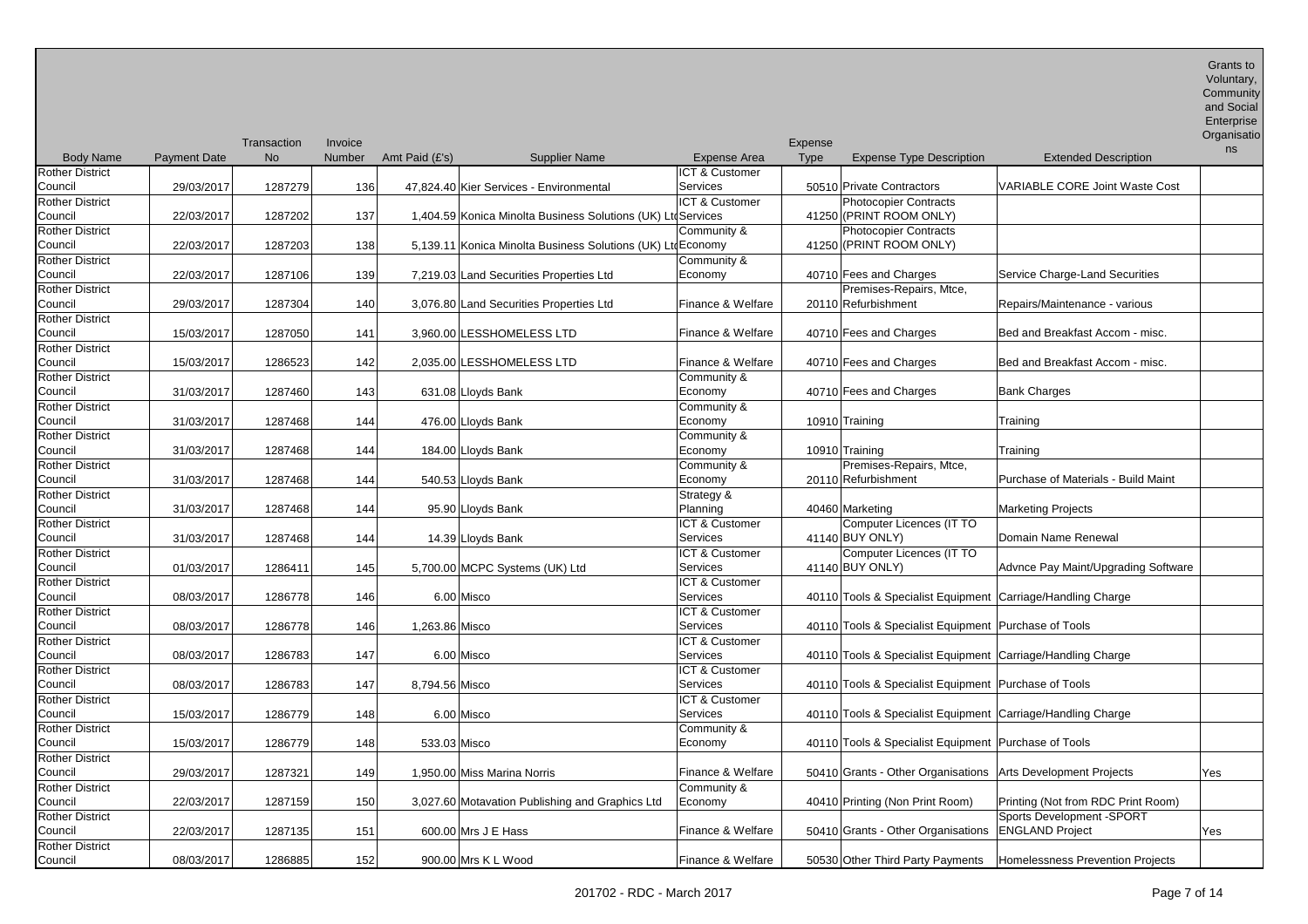| Enterprise<br>Organisatio |
|---------------------------|

|                        |                     | Transaction | Invoice       |                                                                    |                   | Expense |                                  |                                     | ns |
|------------------------|---------------------|-------------|---------------|--------------------------------------------------------------------|-------------------|---------|----------------------------------|-------------------------------------|----|
| <b>Body Name</b>       | <b>Payment Date</b> | <b>No</b>   | <b>Number</b> | Amt Paid (£'s)<br><b>Supplier Name</b>                             | Expense Area      | Type    | <b>Expense Type Description</b>  | <b>Extended Description</b>         |    |
| <b>Rother District</b> |                     |             |               |                                                                    | Community &       |         |                                  |                                     |    |
| Council                | 29/03/2017          | 1287542     | 153           | 2,028.10 NERC Natural Environment Research Cou Economy             |                   |         | 50530 Other Third Party Payments | Service fee paid to Third Parties   |    |
| <b>Rother District</b> |                     |             |               |                                                                    |                   |         | Premises-Repairs, Mtce,          |                                     |    |
| Council                | 01/03/2017          | 1286345     | 154           | 535.38 Nicholls and Clarke Building Products Ltd Finance & Welfare |                   |         | 20110 Refurbishment              | Purchase of Materials - Build Maint |    |
| <b>Rother District</b> |                     |             |               |                                                                    |                   |         |                                  |                                     |    |
| Council                | 08/03/2017          | 1286872     | 155           | 1,100.00 Nicola Morley                                             | Finance & Welfare |         | 50530 Other Third Party Payments | Homelessness Prevention Projects    |    |
| <b>Rother District</b> |                     |             |               |                                                                    | Community &       |         | Computer Licences (IT TO         | EnvH- Northgate Support &           |    |
| Council                | 31/03/2017          | 11002748    | 156           | -22,964.40 Northgate Public Services (UK) Ltd                      | Economy           |         | 41140 BUY ONLY)                  | Maintenance                         |    |
| <b>Rother District</b> |                     |             |               |                                                                    | Community &       |         | Computer Licences (IT TO         | EnvH- Northgate Support &           |    |
| Council                | 22/03/2017          | 1287019     | 157           | 26,400.00 Northgate Public Services (UK) Ltd                       | Economy           |         | 41140 BUY ONLY)                  | Maintenance                         |    |
| <b>Rother District</b> |                     |             |               |                                                                    | Strategy &        |         |                                  |                                     |    |
| Council                | 01/03/2017          | 1286746     | 158           | 3,945.00 Nutra Plumbing and Heating Ltd                            | Planning          |         | 89200 DFG Assistance             | <b>Disabled Facilities Grant</b>    |    |
| <b>Rother District</b> |                     |             |               |                                                                    | Strategy &        |         |                                  |                                     |    |
| Council                | 22/03/2017          | 1287268     | 159           | 5,932.99 Nutra Plumbing and Heating Ltd                            | Planning          |         | 89200 DFG Assistance             | <b>Disabled Facilities Grant</b>    |    |
| <b>Rother District</b> |                     |             |               |                                                                    | ICT & Customer    |         |                                  |                                     |    |
| Council                | 22/03/2017          | 1287272     | 160           | 3,019.09 Nutra Plumbing and Heating Ltd                            | Services          |         | 89200 DFG Assistance             | <b>Disabled Facilities Grant</b>    |    |
| <b>Rother District</b> |                     |             |               |                                                                    |                   |         |                                  |                                     |    |
| Council                | 14/03/2017          | 11002841    | 161           | $-14,880.00$ O2 (UK) Ltd                                           | Finace & Welfare  |         | 40920 Mobile Phones              | Purchase of mobile phones           |    |
| <b>Rother District</b> |                     |             |               |                                                                    | Strategy &        |         |                                  |                                     |    |
| Council                | 29/03/2017          | 1287490     | 162           | 1,200.00 Oakfield Property Management Ltd                          | Planning          |         | 50530 Other Third Party Payments | Homelessness Prevention Projects    |    |
| <b>Rother District</b> |                     |             |               |                                                                    | Strategy &        |         | <b>Additional Computer</b>       |                                     |    |
| Council                | 01/03/2017          | 1286684     | 163           | 2,340.00 Ocella Ltd                                                | Planning          |         | 41110 Equipment                  | <b>OCELLA Amendments/Upgrading</b>  |    |
| <b>Rother District</b> |                     |             |               |                                                                    | Strategy &        |         |                                  |                                     |    |
| Council                | 01/03/2017          | 1286680     | 164           | 1,140.00 Ocella Ltd                                                | Planning          |         | 40710 Fees and Charges           | Ocella - Report Dev/Implement/Train |    |
| <b>Rother District</b> |                     |             |               |                                                                    | Strategy &        |         | <b>Additional Computer</b>       |                                     |    |
| Council                | 01/03/2017          | 1286681     | 165           | 2,280.00 Ocella Ltd                                                | Planning          |         | 41110 Equipment                  | <b>OCELLA Amendments/Upgrading</b>  |    |
| <b>Rother District</b> |                     |             |               |                                                                    | Strategy &        |         |                                  |                                     |    |
| Council                | 29/03/2017          | 1287319     | 166           | 1,140.00 Ocella Ltd                                                | Planning          |         | 40710 Fees and Charges           | Ocella - Report Dev/Implement/Train |    |
| Rother District        |                     |             |               |                                                                    | Corporate &       |         | <b>Additional Computer</b>       |                                     |    |
| Council                | 29/03/2017          | 1287320     | 167           | 4,200.00 Ocella Ltd                                                | Human Resources   |         | 41110 Equipment                  | <b>OCELLA Amendments/Upgrading</b>  |    |
| <b>Rother District</b> |                     |             |               |                                                                    | Corporate &       |         |                                  |                                     |    |
| Council                | 15/03/2017          | 1287022     | 168           | 832.80 Office Furniture Online                                     | Human Resources   |         | 40130 Furniture and Equipment    | Purchase of office equipment        |    |
| <b>Rother District</b> |                     |             |               |                                                                    |                   |         | Subscriptions to                 |                                     |    |
| Council                | 01/03/2017          | 1286590     | 169           | 621.60 P & MM Limited                                              | Finance & Welfare |         | 40750 Organisations              | Subscription to Organisations       |    |
| <b>Rother District</b> |                     |             |               |                                                                    | Strategy &        |         |                                  |                                     |    |
| Council                | 15/03/2017          | 1287109     | 170           | 2,000.00 Phillips and Stubbs                                       | Planning          |         | 50530 Other Third Party Payments | Homelessness Prevention Projects    |    |
| <b>Rother District</b> |                     |             |               |                                                                    | Corporate &       |         |                                  |                                     |    |
| Council                | 22/03/2017          | 1287144     | 171           | 4,040.00 Pitney Bowes Purchase Power                               | Human Resources   |         | 99010 Stock Accounts             | Town Hall Franking Machine          |    |
| <b>Rother District</b> |                     |             |               |                                                                    |                   |         |                                  |                                     |    |
| Council                | 15/03/2017          | 1286999     | 172           | 4,090.00 Prestige Stairlifts Ltd                                   | Finance & Welfare |         | 89200 DFG Assistance             | <b>Disabled Facilities Grant</b>    |    |
| <b>Rother District</b> |                     |             |               |                                                                    | ICT & Customer    |         |                                  |                                     |    |
| Council                | 22/03/2017          | 1287256     | 173           | 1,200.00 Pride n Property                                          | Services          |         | 50530 Other Third Party Payments | Homelessness Prevention Projects    |    |
| <b>Rother District</b> |                     |             |               |                                                                    |                   |         | Computer Licences (IT TO         |                                     |    |
| Council                | 01/03/2017          | 1286125     | 174           | 648.00 ReadSpeaker Ltd                                             | Finace & Welfare  |         | 41140 BUY ONLY)                  | Website Management                  |    |
| <b>Rother District</b> |                     |             |               |                                                                    | ICT & Customer    |         |                                  |                                     |    |
| Council                | 01/03/2017          | 1286751     | 175           | 1,200.00 Reeds Rains Estate Agents                                 | Services          |         | 50530 Other Third Party Payments | Homelessness Prevention Projects    |    |
| <b>Rother District</b> |                     |             |               |                                                                    | ICT & Customer    |         |                                  |                                     |    |
| Council                | 29/03/2017          | 1287521     | 176           | 576.00 Repro-Link                                                  | Services          |         | 50510 Private Contractors        | Maintenance Contracts-Printing      |    |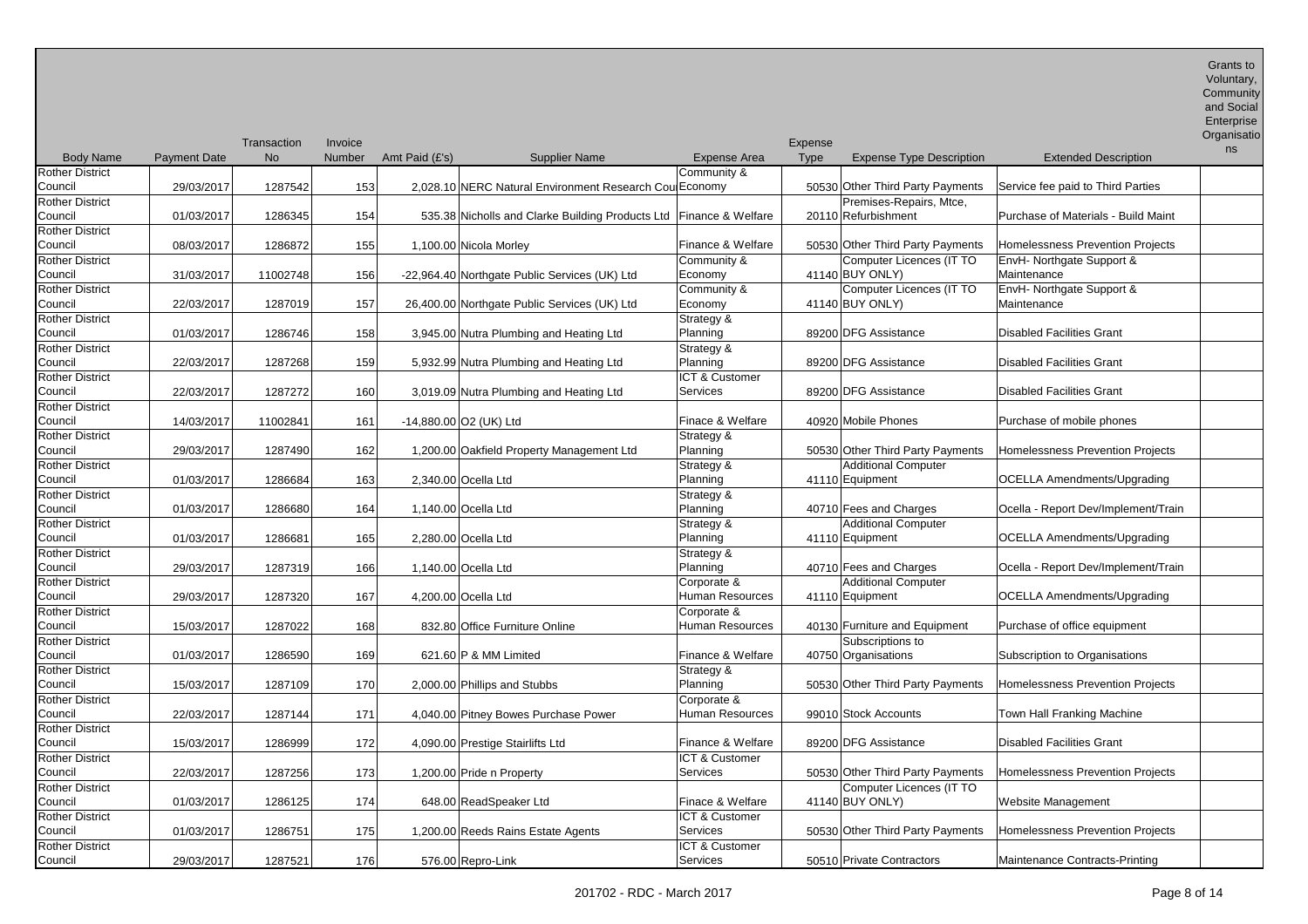| and Social |
|------------|
| Enterprise |

|                        |                     |                          |                   |                |                                                       |                     |                               |                                    |                                 | Organisatio |
|------------------------|---------------------|--------------------------|-------------------|----------------|-------------------------------------------------------|---------------------|-------------------------------|------------------------------------|---------------------------------|-------------|
| <b>Body Name</b>       | <b>Payment Date</b> | Transaction<br><b>No</b> | Invoice<br>Number | Amt Paid (£'s) | <b>Supplier Name</b>                                  | <b>Expense Area</b> | <b>Expense</b><br><b>Type</b> | <b>Expense Type Description</b>    | <b>Extended Description</b>     | ns          |
| <b>Rother District</b> |                     |                          |                   |                |                                                       | Community &         |                               | Computer Equip Maintenance         |                                 |             |
| Council                | 29/03/2017          | 1287323                  | 177               |                | 1,908.00 Repropoint Ltd                               | Economy             |                               | 41100 (IT ONLY)                    | Scanner Maintenance             |             |
| <b>Rother District</b> |                     |                          |                   |                |                                                       |                     |                               |                                    | Sports Development -SPORT       |             |
|                        |                     |                          |                   |                |                                                       | Strategy &          |                               | 50410 Grants - Other Organisations | <b>ENGLAND Project</b>          |             |
| Council                | 29/03/2017          | 1287529                  | 178               |                | 945.54 Running Imp International Sports Ltd           | Planning            |                               |                                    |                                 | Yes         |
| <b>Rother District</b> |                     |                          |                   |                |                                                       | Strategy &          |                               |                                    |                                 |             |
| Council                | 01/03/2017          | 1286679                  | 179               |                | 900.00 Rural Planning Ltd                             | Planning            |                               | 40710 Fees and Charges             | Plan - Agricultural Advice      |             |
| <b>Rother District</b> |                     |                          |                   |                |                                                       | Strategy &          |                               |                                    |                                 |             |
| Council                | 29/03/2017          | 1287541                  | 180               |                | 600.00 Rural Planning Ltd                             | Planning            |                               | 40710 Fees and Charges             | Plan - Agricultural Advice      |             |
| <b>Rother District</b> |                     |                          |                   |                |                                                       |                     |                               | <b>Officers Conference</b>         |                                 |             |
| Council                | 01/03/2017          | 1286549                  | 181               |                | 594.00 Solace                                         | Finance & Welfare   |                               | 41520 Expenses                     | Officers Conference fees        |             |
| <b>Rother District</b> |                     |                          |                   |                |                                                       |                     |                               |                                    |                                 |             |
| Council                | 08/03/2017          | 1286822                  | 182               |                | 588.00 Solutions Accommodation Providers Ltd          | Finance & Welfare   |                               | 40710 Fees and Charges             | Bed and Breakfast Accom - misc. |             |
| <b>Rother District</b> |                     |                          |                   |                |                                                       |                     |                               |                                    |                                 |             |
| Council                | 15/03/2017          | 1287058                  | 183               |                | 588.00 Solutions Accommodation Providers Ltd          | Finance & Welfare   |                               | 40710 Fees and Charges             | Bed and Breakfast Accom - misc. |             |
| <b>Rother District</b> |                     |                          |                   |                |                                                       | ICT & Customer      |                               |                                    |                                 |             |
| Council                | 15/03/2017          | 1287057                  | 184               |                | 588.00 Solutions Accommodation Providers Ltd          | Services            |                               | 40710 Fees and Charges             | Bed and Breakfast Accom - misc. |             |
| <b>Rother District</b> |                     |                          |                   |                |                                                       | Community &         |                               |                                    |                                 |             |
| Council                | 22/03/2017          | 1287011                  | 185               |                | 628.62 Sonar Technologies Ltd                         | Economy             |                               | 50510 Private Contractors          | Maintenance Contracts-Printing  |             |
| <b>Rother District</b> |                     |                          |                   |                |                                                       | Community &         |                               |                                    |                                 |             |
| Council                | 15/03/2017          | 1287071                  | 186               |                | 646.32 Southeast Marketing Ltd T/A GP PromoWe Economy |                     |                               | 40310 Clothing, Uniforms           | Mens Protective-Other           |             |
| <b>Rother District</b> |                     |                          |                   |                |                                                       | Community &         |                               |                                    |                                 |             |
| Council                | 01/03/2017          | 1286754                  | 187               |                | 866.42 Southern Water                                 | Economy             |                               | 20410 Premises-Water               | Water Charges                   |             |
| <b>Rother District</b> |                     |                          |                   |                |                                                       | Community &         |                               |                                    |                                 |             |
| Council                | 01/03/2017          | 1286754                  | 187               |                | 1,464.59 Southern Water                               | Economy             |                               | 20510 Premises-Sewerage            | Sewage Charges                  |             |
| <b>Rother District</b> |                     |                          |                   |                |                                                       | Community &         |                               |                                    |                                 |             |
| Council                | 01/03/2017          | 1286757                  | 188               |                | 617.45 Southern Water                                 | Economy             |                               | 20410 Premises-Water               | Water Charges                   |             |
| <b>Rother District</b> |                     |                          |                   |                |                                                       | Community &         |                               |                                    |                                 |             |
| Council                | 01/03/2017          | 1286757                  | 188               |                | 1,042.05 Southern Water                               | Economy             |                               | 20510 Premises-Sewerage            | Sewage Charges                  |             |
| <b>Rother District</b> |                     |                          |                   |                |                                                       | Community &         |                               |                                    |                                 |             |
| Council                | 01/03/2017          | 1286756                  | 189               |                | 367.07 Southern Water                                 | Economy             |                               | 20410 Premises-Water               | <b>Water Charges</b>            |             |
| <b>Rother District</b> |                     |                          |                   |                |                                                       | Community &         |                               |                                    |                                 |             |
| Council                | 01/03/2017          | 1286756                  | 189               |                | 613.17 Southern Water                                 | Economy             |                               | 20510 Premises-Sewerage            | Sewage Charges                  |             |
| <b>Rother District</b> |                     |                          |                   |                |                                                       | Community &         |                               |                                    |                                 |             |
| Council                | 01/03/2017          | 1286759                  | 190               |                | 226.87 Southern Water                                 | Economy             |                               | 20410 Premises-Water               | Water Charges                   |             |
| <b>Rother District</b> |                     |                          |                   |                |                                                       | Community &         |                               |                                    |                                 |             |
| Council                | 01/03/2017          | 1286759                  | 190               |                | 390.74 Southern Water                                 | Economy             |                               | 20510 Premises-Sewerage            | Sewage Charges                  |             |
| <b>Rother District</b> |                     |                          |                   |                |                                                       | Corporate &         |                               |                                    |                                 |             |
| Council                | 08/03/2017          | 1286941                  | 191               |                | 520.10 Southern Water                                 | Human Resources     |                               | 20510 Premises-Sewerage            | Sewage Charges                  |             |
| <b>Rother District</b> |                     |                          |                   |                |                                                       | Community &         |                               |                                    |                                 |             |
| Council                | 22/03/2017          | 1287205                  | 192               |                | 699.21 Southern Water                                 | Economy             |                               | 20510 Premises-Sewerage            | Sewage Charges                  |             |
| <b>Rother District</b> |                     |                          |                   |                |                                                       | Community &         |                               |                                    |                                 |             |
| Council                | 22/03/2017          | 1287207                  | 193               |                | 714.53 Southern Water                                 | Economy             |                               | 20510 Premises-Sewerage            | Sewage Charges                  |             |
| <b>Rother District</b> |                     |                          |                   |                |                                                       | Community &         |                               |                                    |                                 |             |
| Council                | 22/03/2017          | 1287213                  | 194               |                | 644.90 Southern Water                                 | Economy             |                               | 20510 Premises-Sewerage            | Sewage Charges                  |             |
| <b>Rother District</b> |                     |                          |                   |                |                                                       | Community &         |                               |                                    |                                 |             |
| Council                |                     |                          |                   |                |                                                       | Economy             |                               | 20510 Premises-Sewerage            |                                 |             |
| <b>Rother District</b> | 22/03/2017          | 1287215                  | 195               |                | 650.74 Southern Water                                 |                     |                               |                                    | Sewage Charges                  |             |
| Council                |                     |                          |                   |                |                                                       | Community &         |                               | 20510 Premises-Sewerage            |                                 |             |
|                        | 22/03/2017          | 1287246                  | 196               |                | 529.75 Southern Water                                 | Economy             |                               |                                    | Sewage Charges                  |             |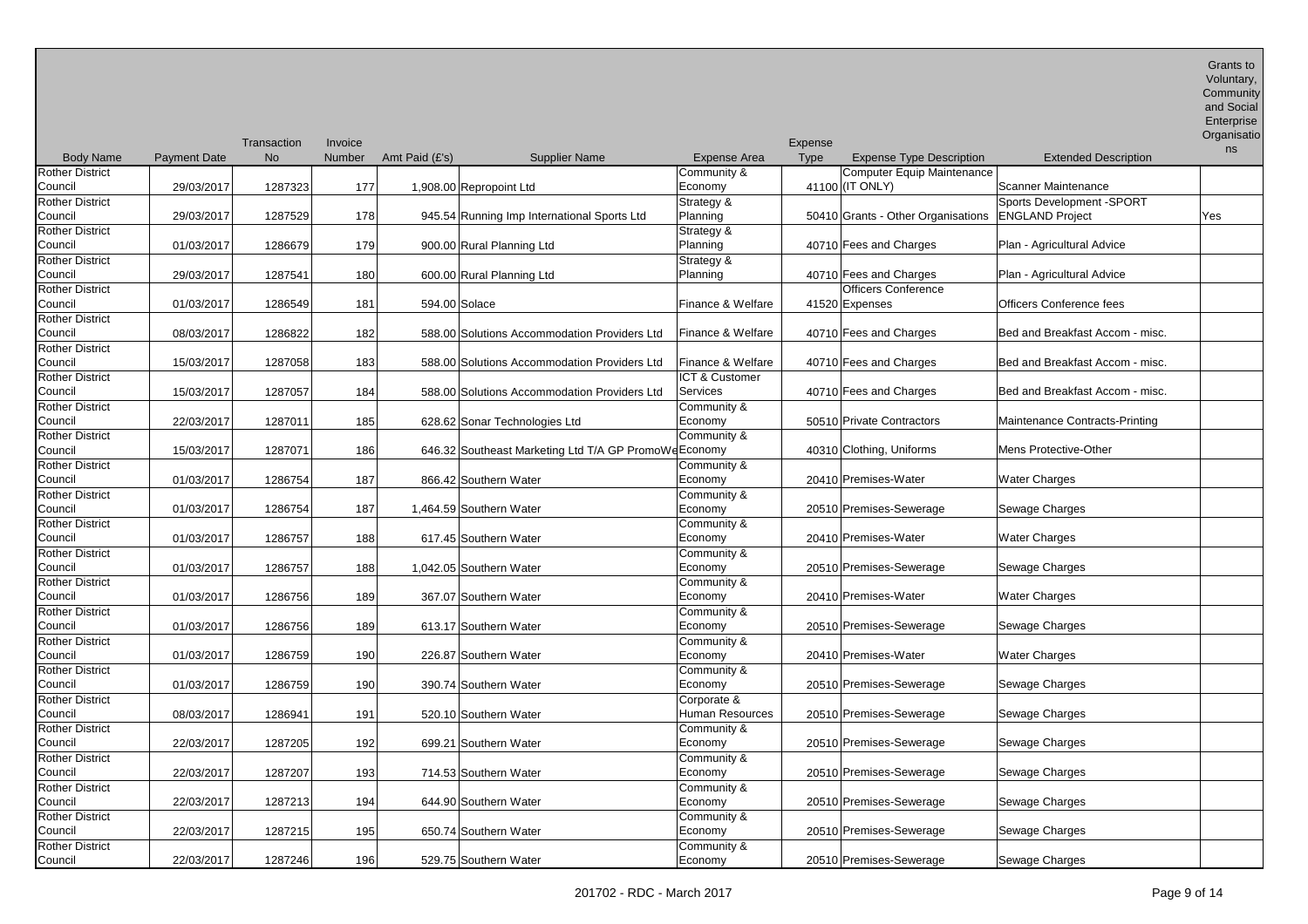| <b>Body Name</b>                  | <b>Payment Date</b> | Transaction<br><b>No</b> | Invoice<br>Number | Amt Paid (£'s) | <b>Supplier Name</b>                                                   | <b>Expense Area</b>            | Expense<br><b>Type</b><br><b>Expense Type Description</b>             | <b>Extended Description</b>                | Organisatio<br>ns |
|-----------------------------------|---------------------|--------------------------|-------------------|----------------|------------------------------------------------------------------------|--------------------------------|-----------------------------------------------------------------------|--------------------------------------------|-------------------|
| <b>Rother District</b><br>Council | 29/03/2017          | 1287415                  | 197               |                | 519.22 Southern Water                                                  | Finance & Welfare              | 20510 Premises-Sewerage                                               | Sewage Charges                             |                   |
| <b>Rother District</b><br>Council | 08/03/2017          | 1286860                  | 198               |                | 591.05 Specialist Care UK Group Ltd                                    | Finance & Welfare              | 40710 Fees and Charges                                                | Bed and Breakfast Accom - misc.            |                   |
| <b>Rother District</b><br>Council | 08/03/2017          | 1286861                  | 199               |                | 746.43 Specialist Care UK Group Ltd                                    | Community &<br>Economy         | 40710 Fees and Charges                                                | Bed and Breakfast Accom - misc.            |                   |
| <b>Rother District</b><br>Council | 29/03/2017          | 1287325                  | 200               |                | 17,978.72 Specialist Hygiene Services Ltd                              | Community &<br>Economy         | Premises-Cleaning<br>20810 Contractor                                 | <b>Public Conveniences Cleaning Servic</b> |                   |
| <b>Rother District</b><br>Council | 22/03/2017          | 1287089                  | 201               |                | 18,887.93 Specialist Hygiene Services Ltd                              | Community &<br>Economy         | Premises-Cleaning<br>20810 Contractor                                 | <b>Public Conveniences Cleaning Servic</b> |                   |
| <b>Rother District</b><br>Council | 15/03/2017          | 1287112                  | 202               |                | 3,000.00 Strategic Leisure Ltd                                         | Community &<br>Economy         | 40710 Fees and Charges                                                | <b>Consultants Fees</b>                    |                   |
| <b>Rother District</b><br>Council | 08/03/2017          | 1286928                  | 203               |                | 2,562.30 Streetlights                                                  | Strategy &<br>Planning         | Premises-Repairs, Mtce,<br>20110 Refurbishment                        | <b>Repairs - Electrical Works</b>          |                   |
| <b>Rother District</b><br>Council | 01/03/2017          | 1286685                  | 204               |                | 3,600.00 Sussex Wildlife Trust                                         | Strategy &<br>Planning         | Grants - Voluntary Assoc.<br>50320 (Committee Approved)               | <b>Sussex Biodiversity Record Centre</b>   | Yes               |
| <b>Rother District</b><br>Council | 15/03/2017          | 1287081                  | 205               |                | 30,000.00 The Bexhill Hive CIC                                         | Finance & Welfare              | 89110 Community Projects Grants                                       | <b>Community Grants Scheme</b>             | Yes               |
| <b>Rother District</b><br>Council | 01/03/2017          | 1286749                  | 206               |                | 6,560.31 The Build Works                                               | Finance & Welfare              | 89200 DFG Assistance                                                  | <b>Disabled Facilities Grant</b>           |                   |
| <b>Rother District</b><br>Council | 22/03/2017          | 1287237                  | 207               |                | 4,000.00 The Build Works                                               | Finance & Welfare              | 89200 DFG Assistance                                                  | <b>Disabled Facilities Grant</b>           |                   |
| <b>Rother District</b><br>Council | 22/03/2017          | 1287270                  | 208               |                | 5,900.44 The Build Works                                               | Community &<br>Economy         | 89200 DFG Assistance                                                  | <b>Disabled Facilities Grant</b>           |                   |
| <b>Rother District</b><br>Council | 29/03/2017          | 1287141                  | 209               |                | 594.00 The Consultation Institute                                      | Corporate &<br>Human Resources | Subscriptions to<br>40750 Organisations                               | Membership - Consultation Institute        |                   |
| <b>Rother District</b><br>Council | 22/03/2017          | 1287262                  | 210               |                | 500.00 The Information Commissioner                                    | Community &<br>Economy         | 40710 Fees and Charges                                                | Data Protection Act                        |                   |
| <b>Rother District</b><br>Council | 29/03/2017          | 1287487                  | 211               |                | 1,050.00 Tourism South East                                            | Finance & Welfare              | 40460 Marketing                                                       | <b>Marketing Projects</b>                  |                   |
| <b>Rother District</b><br>Council | 01/03/2017          | 1286771                  | 212               |                | 780.00 True Commerce (Oldham) Ltd                                      | Community &<br>Economy         | 40710 Fees and Charges                                                | <b>Bank Charges</b>                        |                   |
| <b>Rother District</b><br>Council | 08/03/2017          | 1286435                  | 213               |                | 10,620.00 University of Plymouth Enterprise Ltd (UoP Finance & Welfare |                                | 40710 Fees and Charges                                                | <b>Consultants Fees</b>                    |                   |
| Rother District<br>Council        | 01/03/2017          | 1286635                  | 214               |                | 2,449.52 Virtual Mail Room Ltd                                         | Finance & Welfare              | 40810 Postages                                                        | Postages - Virtual Mail Room               |                   |
| <b>Rother District</b><br>Council | 01/03/2017          | 1286635                  | 214               |                | 2,449.51 Virtual Mail Room Ltd                                         | Finance & Welfare              | 40810 Postages                                                        | Postages - Virtual Mail Room               |                   |
| <b>Rother District</b><br>Council | 22/03/2017          | 1287173                  | 215               |                | 13,200.00 Virtual Mail Room Ltd                                        | Finance & Welfare              | 40810 Postages                                                        | Postages - Virtual Mail Room               |                   |
| <b>Rother District</b><br>Council | 29/03/2017          | 1287557                  | 216               |                | 2,332.03 Virtual Mail Room Ltd                                         | Finance & Welfare              | 40810 Postages                                                        | Postages - Virtual Mail Room               |                   |
| <b>Rother District</b><br>Council | 29/03/2017          | 1287557                  | 216               |                | 2,332.03 Virtual Mail Room Ltd                                         | Community &<br>Economy         | 40810 Postages                                                        | Postages - Virtual Mail Room               |                   |
| <b>Rother District</b><br>Council | 01/03/2017          | 1286587                  | 217               |                | 21,828.00 W J Groundwater Ltd                                          | Community &<br>Economy         | Premises-Repairs, Mtce,<br>20110 Refurbishment                        | Fairlight Compressor Maintenance           |                   |
| <b>Rother District</b><br>Council | 29/03/2017          | 1287284                  | 218               |                | 1,305.00 WebsiteAbility                                                | Finance & Welfare              | 50410 Grants - Other Organisations Sports Development - Active Rother |                                            | Yes               |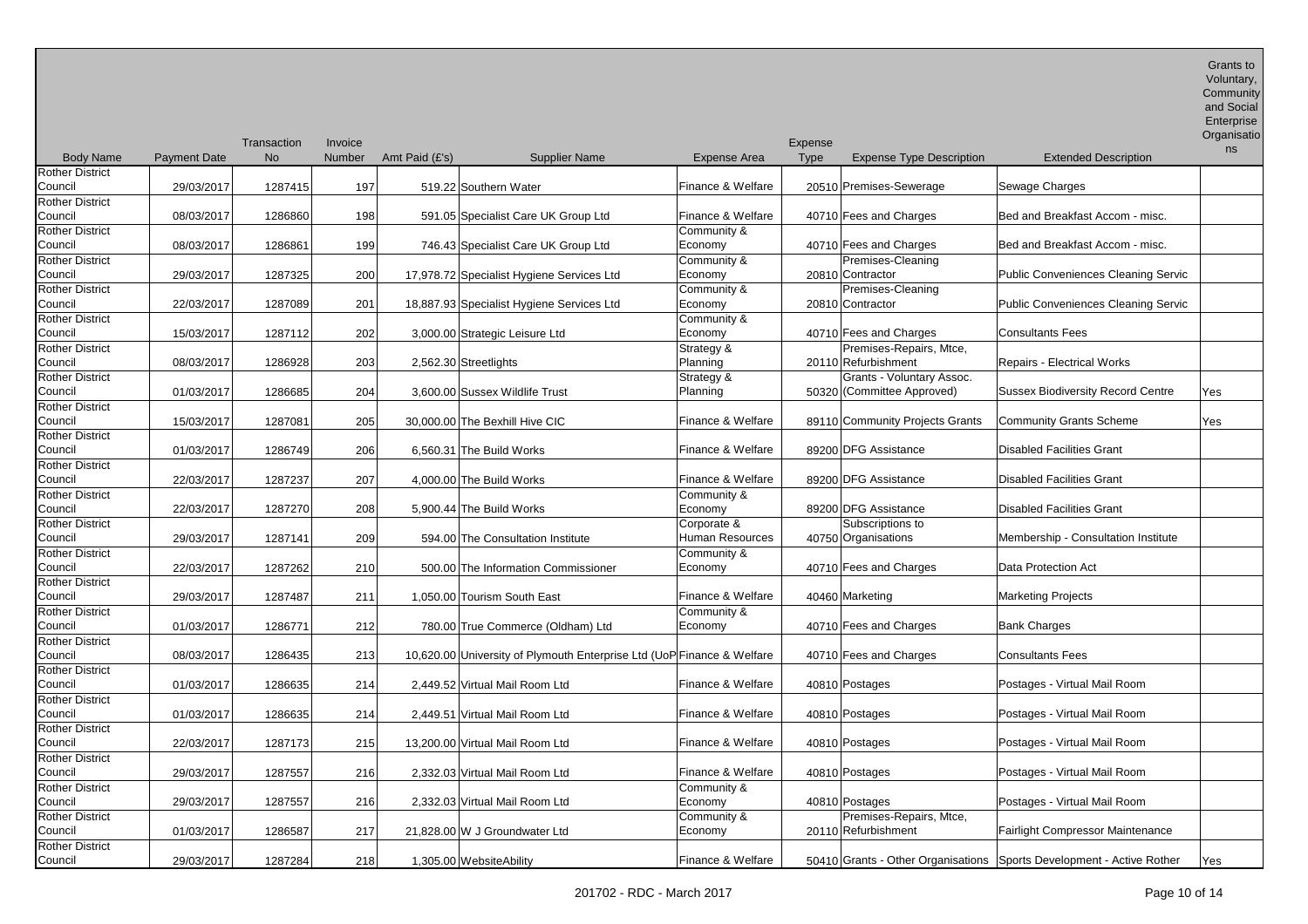| Enterprise |
|------------|
|            |

| <b>Body Name</b>                  | <b>Payment Date</b> | Transaction<br><b>No</b> | Invoice<br>Number | Amt Paid (£'s)               | <b>Supplier Name</b>                                               | <b>Expense Area</b>            | Expense<br><b>Type</b> | <b>Expense Type Description</b>                        | <b>Extended Description</b>            | Organisatio<br>ns |
|-----------------------------------|---------------------|--------------------------|-------------------|------------------------------|--------------------------------------------------------------------|--------------------------------|------------------------|--------------------------------------------------------|----------------------------------------|-------------------|
| <b>Rother District</b>            |                     |                          |                   |                              |                                                                    |                                |                        | 89200 DFG Assistance                                   |                                        |                   |
| Council                           | 01/03/2017          | 1286744                  | 219               | 11,402.50 Wessex Lift Co Ltd |                                                                    | Finance & Welfare              |                        |                                                        | <b>Disabled Facilities Grant</b>       |                   |
| <b>Rother District</b><br>Council | 29/03/2017          | 1287479                  | 220               |                              | 19,958.40 WYG Environment Planning Transport Ltd Finance & Welfare |                                |                        | 42000 Partnership Projects                             | <b>CLIENT Joint Waste Cost</b>         |                   |
| <b>Rother District</b><br>Council | 31/03/2017          | 1287442                  | 221               |                              | 705.00 Her Majestys Court Service                                  | Corporate &<br>Human Resources |                        | 40710 Fees and Charges                                 | <b>Court Costs/Fees</b>                |                   |
| <b>Rother District</b>            |                     |                          |                   |                              |                                                                    | Community &                    |                        | Premises-Repairs, Mtce,                                |                                        |                   |
| Council                           | 08/03/2017          | 1286953                  | 222               | 2,775.19 Booker and Best Ltd |                                                                    | Economy                        |                        | 20110 Refurbishment                                    | <b>Heating Maintenance</b>             |                   |
| <b>Rother District</b>            |                     |                          |                   |                              |                                                                    | Community &                    |                        | Premises-Repairs, Mtce,                                |                                        |                   |
| Council                           | 01/03/2017          | 1286702                  | 223               | 2,160.00 Colin A May         |                                                                    | Economy                        |                        | 20110 Refurbishment                                    | Painting Works                         |                   |
| <b>Rother District</b>            |                     |                          |                   |                              |                                                                    | Community &                    |                        | Premises-Repairs, Mtce,                                |                                        |                   |
| Council                           | 01/03/2017          | 1286703                  | 224               | 1,476.00 Colin A May         |                                                                    | Economy                        |                        | 20110 Refurbishment                                    | <b>Painting Works</b>                  |                   |
| <b>Rother District</b>            |                     |                          |                   |                              |                                                                    | Community &                    |                        | Premises-Repairs, Mtce,                                |                                        |                   |
| Council                           | 01/03/2017          | 1286701                  | 225               | 1,968.00 Colin A May         |                                                                    | Economy                        |                        | 20110 Refurbishment                                    | <b>Painting Works</b>                  |                   |
| <b>Rother District</b>            |                     |                          |                   |                              |                                                                    | Corporate &                    |                        | Premises-Repairs, Mtce,                                |                                        |                   |
| Council                           | 08/03/2017          | 1286927                  | 226               | 624.00 Colin A May           |                                                                    | <b>Human Resources</b>         |                        | 20110 Refurbishment                                    | Specified Repairs and Works listed     |                   |
| <b>Rother District</b>            |                     |                          |                   |                              |                                                                    | Community &                    |                        | Premises-Repairs, Mtce,                                |                                        |                   |
| Council                           | 22/03/2017          | 1287184                  | 227               | 936.00 Colin A May           |                                                                    | Economy                        |                        | 20110 Refurbishment                                    | Painting Works                         |                   |
| <b>Rother District</b>            |                     |                          |                   |                              |                                                                    | Community &                    |                        | Premises-Repairs, Mtce,                                |                                        |                   |
| Council                           | 22/03/2017          | 1287230                  | 228               | 1,080.00 Colin A May         |                                                                    | Economy                        |                        | 20110 Refurbishment                                    | Parks- Sports Equipment                |                   |
| <b>Rother District</b>            |                     |                          |                   |                              |                                                                    | Community &                    |                        | Premises-Repairs, Mtce,                                |                                        |                   |
| Council                           | 29/03/2017          | 1287286                  | 229               | 900.00 Colin A May           |                                                                    | Economy                        |                        | 20110 Refurbishment                                    | Parks-Roofing Repairs                  |                   |
| <b>Rother District</b>            |                     |                          |                   |                              |                                                                    | Corporate &                    |                        |                                                        |                                        |                   |
| Council                           | 01/03/2017          | 1286700                  | 230               | 1,566.84 Robin G Randall     |                                                                    | <b>Human Resources</b>         |                        | 40110 Tools & Specialist Equipment   Purchase of Tools |                                        |                   |
| <b>Rother District</b>            |                     |                          |                   |                              |                                                                    |                                |                        |                                                        |                                        |                   |
| Council                           | 01/03/2017          | 1286480                  | 231               |                              | 1,359.32 East Sussex County Council                                | Corporate Core                 |                        | 40830 County Courier Service                           | <b>County Courier Service</b>          |                   |
| <b>Rother District</b>            |                     |                          |                   |                              |                                                                    | Strategy &                     |                        |                                                        |                                        |                   |
| Council                           | 01/03/2017          | 1286418                  | 232               |                              | 4,200.00 East Sussex County Council                                | Planning                       |                        | 40710 Fees and Charges                                 | Communications - Officer costs         |                   |
| <b>Rother District</b>            |                     |                          |                   |                              |                                                                    | Strategy &                     |                        |                                                        |                                        |                   |
| Council                           | 29/03/2017          | 1287351                  | 233               |                              | 29,139.50 East Sussex County Council                               | Planning                       |                        | 50210 Other L.As                                       | Fee Payments to ESCC                   |                   |
| <b>Rother District</b>            |                     |                          |                   |                              |                                                                    |                                |                        | Subscriptions to                                       |                                        |                   |
| Council                           | 22/03/2017          | 1287095                  | 234               |                              | 6,240.00 East Sussex County Council                                | Corporate Core                 |                        | 40750 Organisations                                    | Mem-Sparsity Partnrship Rural Servs    |                   |
| <b>Rother District</b>            |                     |                          |                   |                              |                                                                    | Community &                    |                        |                                                        |                                        |                   |
| Council                           | 29/03/2017          | 1287312                  | 235               |                              | 4,200.00 East Sussex County Council                                | Economy                        |                        | 40710 Fees and Charges                                 | Communications - Officer costs         |                   |
| <b>Rother District</b>            |                     |                          |                   |                              |                                                                    | Community &                    |                        |                                                        |                                        |                   |
| Council                           | 22/03/2017          | 1287102                  | 236               |                              | 5,475.00 East Sussex County Council                                | Economy                        |                        | 50210 Other L.As                                       | Health Overview Scrutiny Com Cont      |                   |
| <b>Rother District</b>            |                     |                          |                   |                              |                                                                    | Strategy &                     |                        |                                                        |                                        |                   |
| Council                           | 29/03/2017          | 1287354                  | 237               |                              | 6,828.60 East Sussex County Council                                | Planning                       |                        | 40710 Fees and Charges                                 | Filming at Camber-ESCC Share of Inc    |                   |
| <b>Rother District</b>            |                     |                          |                   |                              |                                                                    | Corporate &                    |                        |                                                        |                                        |                   |
| Council                           | 29/03/2017          | 1287413                  | 238               |                              | 3,617.92 East Sussex County Council                                | <b>Human Resources</b>         |                        | 40710 Fees and Charges                                 | Aerial Photography for GIS             |                   |
| <b>Rother District</b>            |                     |                          |                   |                              |                                                                    | Community &                    |                        |                                                        |                                        |                   |
| Council                           | 29/03/2017          | 1287512                  | 239               |                              | 1,426.18 East Sussex County Council                                | Economy                        |                        | 40830 County Courier Service                           | <b>County Courier Service</b>          |                   |
| <b>Rother District</b>            |                     |                          |                   |                              |                                                                    |                                |                        |                                                        |                                        |                   |
| Council                           |                     |                          | 240               |                              |                                                                    | Strategy &<br>Planning         |                        | 40460 Marketing                                        | Regular Marketing activities - Tourism |                   |
| <b>Rother District</b>            | 22/03/2017          | 1287150                  |                   |                              | 2,400.00 Hastings Borough Council                                  |                                |                        |                                                        |                                        |                   |
|                                   |                     |                          |                   |                              |                                                                    | Community &                    |                        |                                                        |                                        |                   |
| Council                           | 29/03/2017          | 1287355                  | 241               |                              | 6,396.52 Hastings Borough Council                                  | Economy                        |                        | 10410 Agency Staff                                     | Agency Staff - Housing Advisor         |                   |
| <b>Rother District</b><br>Council | 29/03/2017          | 1287517                  | 242               |                              | 10,600.00 Hastings Borough Council                                 | Corporate &<br>Human Resources |                        | 50530 Other Third Party Payments                       | Service fee paid to Third Parties      |                   |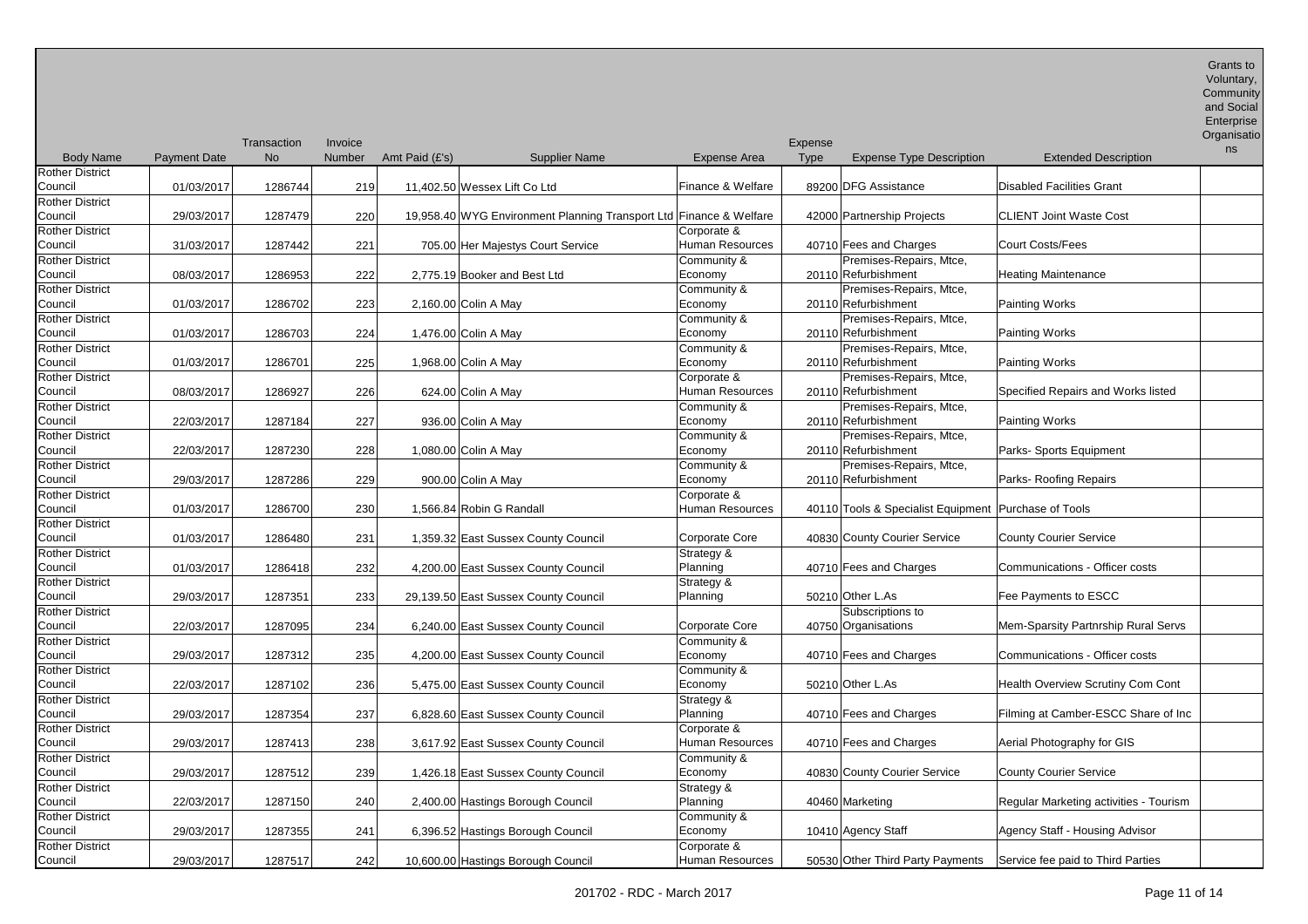| and Social |
|------------|
| Enterprise |

**Organisatio** 

|                        |                     | Transaction | Invoice       |                |                                                                |                     | Expense |                                 |                             | ns |
|------------------------|---------------------|-------------|---------------|----------------|----------------------------------------------------------------|---------------------|---------|---------------------------------|-----------------------------|----|
| <b>Body Name</b>       | <b>Payment Date</b> | <b>No</b>   | <b>Number</b> | Amt Paid (£'s) | <b>Supplier Name</b>                                           | <b>Expense Area</b> | Type    | <b>Expense Type Description</b> | <b>Extended Description</b> |    |
| <b>Rother District</b> |                     |             |               |                |                                                                | Corporate &         |         |                                 |                             |    |
| Council                | 31/03/2017          | 1287419     | 243           |                | 360.91 Laser Energy Buying Group (Kent County (Human Resources |                     |         | 20310 Premises-Gas              | Gas Charges                 |    |
| Rother District        |                     |             |               |                |                                                                | Corporate &         |         |                                 |                             |    |
| Council                | 31/03/2017          | 1287419     | 243           |                | 444.80 Laser Energy Buying Group (Kent County (Human Resources |                     |         | 20310 Premises-Gas              | Gas Charges                 |    |
| <b>Rother District</b> |                     |             |               |                |                                                                | Community &         |         |                                 |                             |    |
| Council                | 31/03/2017          | 1287419     | 243           |                | 73.47 Laser Energy Buying Group (Kent County (Economy          |                     |         | 20310 Premises-Gas              | Gas Charges                 |    |
| <b>Rother District</b> |                     |             |               |                |                                                                | Community &         |         |                                 |                             |    |
| Council                | 31/03/2017          | 1286837     | 244           |                | 49.32 Laser Energy Buying Group (Kent County (Economy          |                     |         | 20210 Premises-Electricity      | <b>Electricity Charges</b>  |    |
| <b>Rother District</b> |                     |             |               |                |                                                                | Community &         |         |                                 |                             |    |
| Council                | 31/03/2017          | 1286837     | 244           |                | 47.34 Laser Energy Buying Group (Kent County (Economy          |                     |         | 20210 Premises-Electricity      | <b>Electricity Charges</b>  |    |
| Rother District        |                     |             |               |                |                                                                | Community &         |         |                                 |                             |    |
| Council                | 31/03/2017          | 1286837     | 244           |                | 1,035.71 Laser Energy Buying Group (Kent County (Economy       |                     |         | 20210 Premises-Electricity      | <b>Electricity Charges</b>  |    |
| <b>Rother District</b> |                     |             |               |                |                                                                | Community &         |         |                                 |                             |    |
| Council                | 31/03/2017          | 1286837     | 244           |                | 593.92 Laser Energy Buying Group (Kent County (Economy         |                     |         | 20210 Premises-Electricity      | <b>Electricity Charges</b>  |    |
| <b>Rother District</b> |                     |             |               |                |                                                                | Community &         |         |                                 |                             |    |
| Council                | 31/03/2017          | 1286837     | 244           |                | 120.24 Laser Energy Buying Group (Kent County (Economy         |                     |         | 20210 Premises-Electricity      | <b>Electricity Charges</b>  |    |
| <b>Rother District</b> |                     |             |               |                |                                                                | Community &         |         |                                 |                             |    |
| Council                | 31/03/2017          | 1286837     | 244           |                | 46.03 Laser Energy Buying Group (Kent County (Economy          |                     |         | 20210 Premises-Electricity      | <b>Electricity Charges</b>  |    |
| <b>Rother District</b> |                     |             |               |                |                                                                | Community &         |         |                                 |                             |    |
| Council                | 31/03/2017          | 1286837     | 244           |                | 99.53 Laser Energy Buying Group (Kent County (Economy          |                     |         | 20210 Premises-Electricity      | <b>Electricity Charges</b>  |    |
| Rother District        |                     |             |               |                |                                                                | Community &         |         |                                 |                             |    |
| Council                | 31/03/2017          | 1286837     | 244           |                | 567.12 Laser Energy Buying Group (Kent County (Economy         |                     |         | 20210 Premises-Electricity      | <b>Electricity Charges</b>  |    |
| <b>Rother District</b> |                     |             |               |                |                                                                | Community &         |         |                                 |                             |    |
| Council                | 31/03/2017          | 1286837     | 244           |                | 2,242.73 Laser Energy Buying Group (Kent County (Economy       |                     |         | 20210 Premises-Electricity      | <b>Electricity Charges</b>  |    |
| Rother District        |                     |             |               |                |                                                                | ICT & Customer      |         |                                 |                             |    |
| Council                | 31/03/2017          | 1286837     | 244           |                | 459.10 Laser Energy Buying Group (Kent County (Services        |                     |         | 20210 Premises-Electricity      | <b>Electricity Charges</b>  |    |
| Rother District        |                     |             |               |                |                                                                | Corporate &         |         |                                 |                             |    |
| Council                | 31/03/2017          | 1286837     | 244           |                | 250.20 Laser Energy Buying Group (Kent County (Human Resources |                     |         | 20210 Premises-Electricity      | <b>Electricity Charges</b>  |    |
| Rother District        |                     |             |               |                |                                                                | Corporate &         |         |                                 |                             |    |
| Council                | 31/03/2017          | 1286837     | 244           |                | 239.28 Laser Energy Buying Group (Kent County (Human Resources |                     |         | 20210 Premises-Electricity      | <b>Electricity Charges</b>  |    |
| Rother District        |                     |             |               |                |                                                                | Community &         |         |                                 |                             |    |
| Council                | 31/03/2017          | 1286837     | 244           |                | 39.19 Laser Energy Buying Group (Kent County (Economy          |                     |         | 20210 Premises-Electricity      | <b>Electricity Charges</b>  |    |
| <b>Rother District</b> |                     |             |               |                |                                                                | Community &         |         |                                 |                             |    |
| Council                | 31/03/2017          | 1286837     | 244           |                | 85.56 Laser Energy Buying Group (Kent County (Economy          |                     |         | 20210 Premises-Electricity      | <b>Electricity Charges</b>  |    |
| <b>Rother District</b> |                     |             |               |                |                                                                | Community &         |         |                                 |                             |    |
| Council                | 31/03/2017          | 1286837     | 244           |                | 22.69 Laser Energy Buying Group (Kent County (Economy          |                     |         | 20210 Premises-Electricity      | <b>Electricity Charges</b>  |    |
| <b>Rother District</b> |                     |             |               |                |                                                                | Community &         |         |                                 |                             |    |
| Council                | 31/03/2017          | 1286837     | 244           |                | 61.90 Laser Energy Buying Group (Kent County (Economy          |                     |         | 20210 Premises-Electricity      | <b>Electricity Charges</b>  |    |
| <b>Rother District</b> |                     |             |               |                |                                                                | Community &         |         |                                 |                             |    |
| Council                | 31/03/2017          | 1286837     | 244           |                | 2,037.30 Laser Energy Buying Group (Kent County (Economy       |                     |         | 20210 Premises-Electricity      | <b>Electricity Charges</b>  |    |
| <b>Rother District</b> |                     |             |               |                |                                                                | Community &         |         |                                 |                             |    |
| Council                | 31/03/2017          | 1286837     | 244           |                | 2,191.03 Laser Energy Buying Group (Kent County (Economy       |                     |         | 20210 Premises-Electricity      | <b>Electricity Charges</b>  |    |
| <b>Rother District</b> |                     |             |               |                |                                                                | Corporate &         |         |                                 |                             |    |
| Council                | 31/03/2017          | 1286837     | 244           |                | 171.37 Laser Energy Buying Group (Kent County (Human Resources |                     |         | 20210 Premises-Electricity      | <b>Electricity Charges</b>  |    |
| Rother District        |                     |             |               |                |                                                                | Corporate &         |         |                                 |                             |    |
| Council                | 31/03/2017          | 1287421     | 245           |                | 537.43 Laser Energy Buying Group (Kent County (Human Resources |                     |         | 20310 Premises-Gas              | Gas Charges                 |    |
| <b>Rother District</b> |                     |             |               |                |                                                                | Corporate &         |         |                                 |                             |    |
| Council                | 31/03/2017          | 1287421     | 245           |                | 308.70 Laser Energy Buying Group (Kent County (Human Resources |                     |         | 20310 Premises-Gas              | <b>Gas Charges</b>          |    |

Expense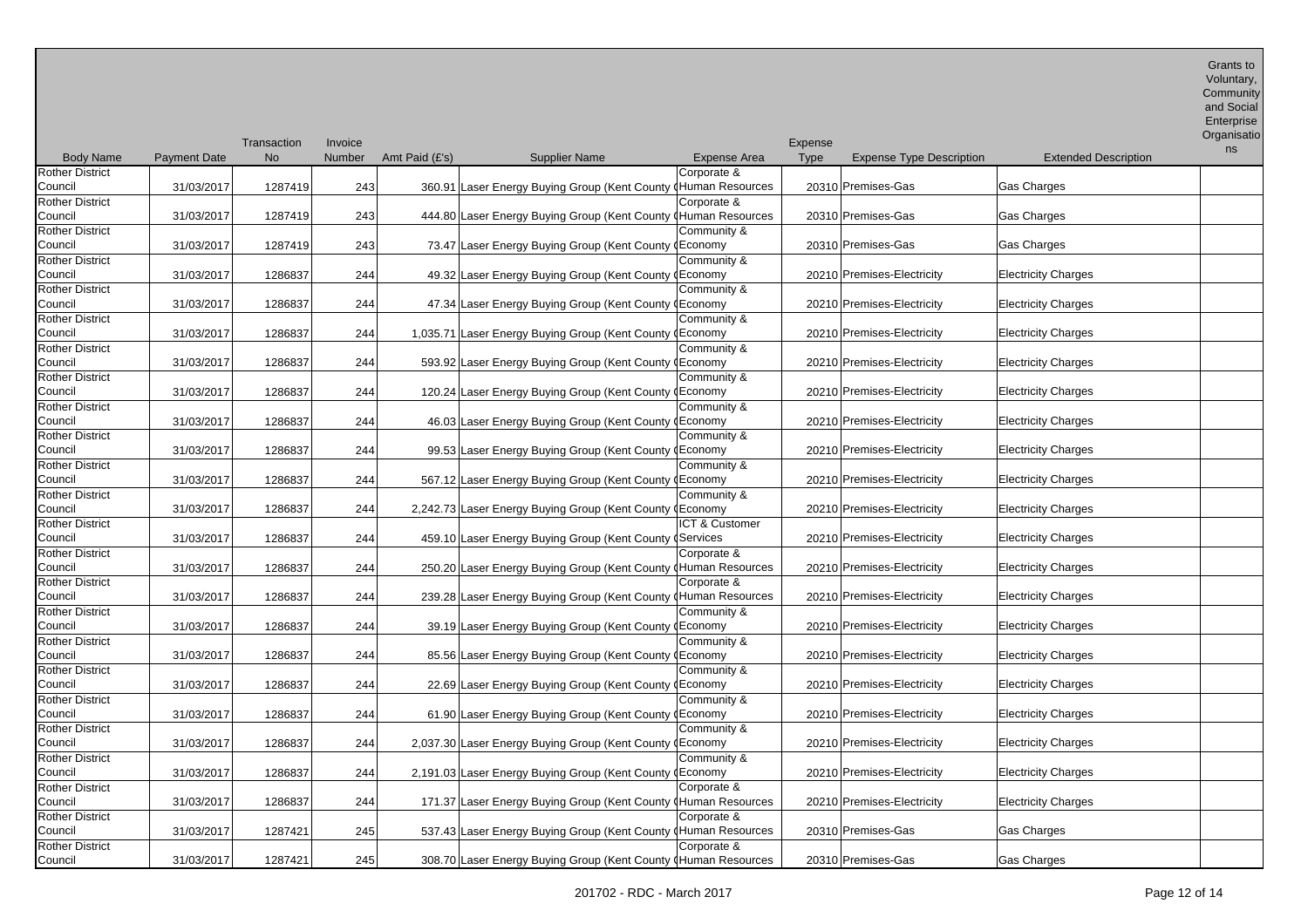| and Social |
|------------|
| Enterprise |

**Organisatio** 

|                        |                     | Transaction | Invoice       |                |                                                                |                | Expense |                                  |                                     | ns |
|------------------------|---------------------|-------------|---------------|----------------|----------------------------------------------------------------|----------------|---------|----------------------------------|-------------------------------------|----|
| <b>Body Name</b>       | <b>Payment Date</b> | <b>No</b>   | <b>Number</b> | Amt Paid (£'s) | <b>Supplier Name</b>                                           | Expense Area   | Type    | <b>Expense Type Description</b>  | <b>Extended Description</b>         |    |
| <b>Rother District</b> |                     |             |               |                |                                                                | Corporate &    |         |                                  |                                     |    |
| Council                | 31/03/2017          | 1287421     | 245           |                | 69.02 Laser Energy Buying Group (Kent County (Human Resources  |                |         | 20310 Premises-Gas               | Gas Charges                         |    |
| <b>Rother District</b> |                     |             |               |                |                                                                | Corporate &    |         |                                  |                                     |    |
| Council                | 31/03/2017          | 1287420     | 246           |                | 636.91 Laser Energy Buying Group (Kent County (Human Resources |                |         | 20310 Premises-Gas               | Gas Charges                         |    |
| <b>Rother District</b> |                     |             |               |                |                                                                | Corporate &    |         |                                  |                                     |    |
| Council                | 31/03/2017          | 1287420     | 246           |                | 369.36 Laser Energy Buying Group (Kent County (Human Resources |                |         | 20310 Premises-Gas               | Gas Charges                         |    |
| <b>Rother District</b> |                     |             |               |                |                                                                | Community &    |         |                                  |                                     |    |
|                        |                     | 1287420     |               |                |                                                                |                |         | 20310 Premises-Gas               | Gas Charges                         |    |
| Council                | 31/03/2017          |             | 246           |                | 156.71 Laser Energy Buying Group (Kent County (Economy         |                |         |                                  |                                     |    |
| <b>Rother District</b> |                     |             |               |                |                                                                | Community &    |         |                                  |                                     |    |
| Council                | 31/03/2017          | 1287422     | 247           |                | 1,268.23 Laser Energy Buying Group (Kent County (Economy       |                |         | 20210 Premises-Electricity       | <b>Electricity Charges</b>          |    |
| <b>Rother District</b> |                     |             |               |                |                                                                | Community &    |         |                                  |                                     |    |
| Council                | 31/03/2017          | 1287422     | 247           |                | 43.24 Laser Energy Buying Group (Kent County (Economy          |                |         | 20210 Premises-Electricity       | <b>Electricity Charges</b>          |    |
| <b>Rother District</b> |                     |             |               |                |                                                                | Community &    |         |                                  |                                     |    |
| Council                | 31/03/2017          | 1287422     | 247           |                | 214.68 Laser Energy Buying Group (Kent County (Economy         |                |         | 20210 Premises-Electricity       | <b>Electricity Charges</b>          |    |
| <b>Rother District</b> |                     |             |               |                |                                                                | Community &    |         |                                  |                                     |    |
| Council                | 31/03/2017          | 1287422     | 247           |                | 129.71 Laser Energy Buying Group (Kent County (Economy         |                |         | 20210 Premises-Electricity       | <b>Electricity Charges</b>          |    |
| <b>Rother District</b> |                     |             |               |                |                                                                | Community &    |         |                                  |                                     |    |
| Council                | 31/03/2017          | 1287422     | 247           |                | 76.37 Laser Energy Buying Group (Kent County (Economy          |                |         | 20210 Premises-Electricity       | <b>Electricity Charges</b>          |    |
| <b>Rother District</b> |                     |             |               |                |                                                                | Community &    |         |                                  |                                     |    |
| Council                | 31/03/2017          | 1287422     | 247           |                | 60.73 Laser Energy Buying Group (Kent County (Economy          |                |         | 20210 Premises-Electricity       | <b>Electricity Charges</b>          |    |
| <b>Rother District</b> |                     |             |               |                |                                                                | Community &    |         |                                  |                                     |    |
| Council                | 31/03/2017          | 1287568     | 248           |                | 162.98 Laser Energy Buying Group (Kent County (Economy         |                |         | 20210 Premises-Electricity       | <b>Electricity Charges</b>          |    |
| <b>Rother District</b> |                     |             |               |                |                                                                | Corporate &    |         |                                  |                                     |    |
| Council                | 31/03/2017          | 1287568     | 248           |                | 148.42 Laser Energy Buying Group (Kent County (Human Resources |                |         | 20210 Premises-Electricity       | <b>Electricity Charges</b>          |    |
| <b>Rother District</b> |                     |             |               |                |                                                                | Community &    |         |                                  |                                     |    |
|                        |                     |             |               |                |                                                                |                |         |                                  |                                     |    |
| Council                | 31/03/2017          | 1287568     | 248           |                | 446.98 Laser Energy Buying Group (Kent County (Economy         |                |         | 20210 Premises-Electricity       | <b>Electricity Charges</b>          |    |
| <b>Rother District</b> |                     |             |               |                |                                                                | Community &    |         |                                  |                                     |    |
| Council                | 31/03/2017          | 1287568     | 248           |                | 1,306.46 Laser Energy Buying Group (Kent County (Economy       |                |         | 20210 Premises-Electricity       | <b>Electricity Charges</b>          |    |
| <b>Rother District</b> |                     |             |               |                |                                                                | Corporate &    |         |                                  |                                     |    |
| Council                | 31/03/2017          | 1287568     | 248           |                | 131.54 Laser Energy Buying Group (Kent County (Human Resources |                |         | 20210 Premises-Electricity       | <b>Electricity Charges</b>          |    |
| <b>Rother District</b> |                     |             |               |                |                                                                | Corporate &    |         |                                  |                                     |    |
| Council                | 31/03/2017          | 1287569     | 249           |                | 521.32 Laser Energy Buying Group (Kent County (Human Resources |                |         | 20310 Premises-Gas               | Gas Charges                         |    |
| <b>Rother District</b> |                     |             |               |                |                                                                | Corporate &    |         |                                  |                                     |    |
| Council                | 31/03/2017          | 1287569     | 249           |                | 302.93 Laser Energy Buying Group (Kent County (Human Resources |                |         | 20310 Premises-Gas               | Gas Charges                         |    |
| <b>Rother District</b> |                     |             |               |                |                                                                | ICT & Customer |         |                                  |                                     |    |
| Council                | 31/03/2017          | 1287569     | 249           |                | 67.40 Laser Energy Buying Group (Kent County (Services         |                |         | 20310 Premises-Gas               | <b>Gas Charges</b>                  |    |
| <b>Rother District</b> |                     |             |               |                |                                                                | Community &    |         | Computer Licences (IT TO         |                                     |    |
| Council                | 01/03/2017          | 1286698     | 250           |                | 22,010.40 Lewes District Council                               | Economy        |         | 41140 BUY ONLY)                  | Cont to Agresso Joint Working       |    |
| <b>Rother District</b> |                     |             |               |                |                                                                | Strategy &     |         |                                  |                                     |    |
| Council                | 29/03/2017          | 1287398     | 251           |                | 517.50 Mid Sussex District Council                             | Planning       |         | 40210 Refreshments               | Sussex Training Cons - Refreshments |    |
| <b>Rother District</b> |                     |             |               |                |                                                                | Strategy &     |         |                                  |                                     |    |
| Council                | 01/03/2017          | 1286692     | 252           |                | 2,560.00 Shepway District Council                              | Planning       |         | 40710 Fees and Charges           | <b>LDF Consultancy</b>              |    |
| <b>Rother District</b> |                     |             |               |                |                                                                |                |         |                                  |                                     |    |
|                        |                     |             |               |                |                                                                | Community &    |         |                                  |                                     |    |
| Council                | 29/03/2017          | 1287350     | 253           |                | 1,800.00 Shepway District Council                              | Economy        |         | 40710 Fees and Charges           | LDF Consultancy                     |    |
| <b>Rother District</b> |                     |             |               |                |                                                                | Strategy &     |         |                                  |                                     |    |
| Council                | 29/03/2017          | 1287503     | 254           |                | 5,000.00 Shepway District Council                              | Planning       |         | 50530 Other Third Party Payments | <b>SLA Contribution</b>             |    |
| <b>Rother District</b> |                     |             |               |                |                                                                | Strategy &     |         |                                  |                                     |    |
| Council                | 08/03/2017          | 1286948     | 255           |                | 11.608.28 Wealden District Council                             | Planning       |         | 10410 Agency Staff               | <b>Agency Staff</b>                 |    |